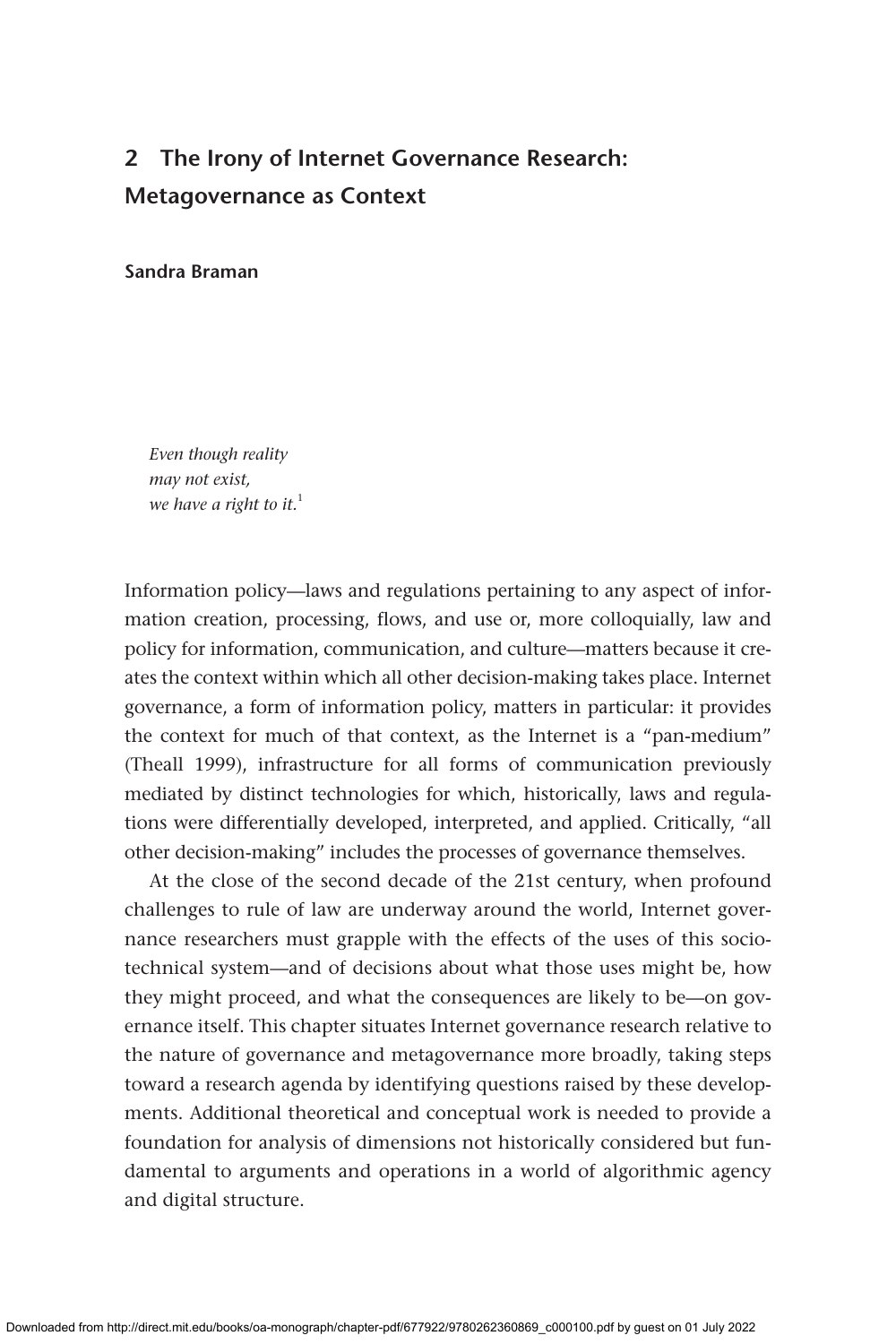The chapter concludes with a few thoughts on humility, which brings us to irony; in Samuel Beckett's (1953/2012) words, "I can't go on, I'll go on." Bob Jessop (2016) uses the term "irony" to refer to analyzing, making, and implementing policy in the face of knowledge that, ultimately, all governance efforts will fail. For those who study network policy, his use of the concept appropriately resonates with Robert Britt Horwitz's *The Irony of Regulatory Reform* (1989), a model of network policy analysis that is fully imbued with the role of networks as agents as well as subjects of power, deeply involved in transformations of the state.

## **The Internet and Governance**

Relationships between the Internet and governance go both ways. As DeNardis and Musiani (2016) succinctly put it, there is governance *of* the Internet, and there is governance *by* the network. The latter includes structurational and constitutive effects of Internet design and policy, whether direct and evident or indirect and needing analysis to become visible, as well as uses of the Internet as policy tools. The same elements can serve both "governance of" and "governance by" functions (Merrill 2016).

Many of the questions those involved in Internet governance engage are not new. Some are. It can take deep knowledge of history to know which questions are which; neither legal nor discursive silos help. In one example of their cost: the first edition of the *Tallinn Manual* (Schmitt 2013), the NATO-sponsored effort by international legal experts to determine whether and how existing international law pertains to cybersecurity and cyberwarfare, ignored network-specific treaties altogether. By the time of the second volume, *Tallinn Manual 2.0* (Schmitt 2017), the experts involved had apparently been exposed to Anthony Rutkowski's (2011) history of the treatment of what we now call cybersecurity issues beginning with the first international telecommunications treaties in the mid-19th century. Including this domain of international law in the *Tallinn 2.0* analysis affected a number of conclusions reached, but that came several years after the first volume had been released to inform other national and international decision-making.

Whether the questions Internet governance researchers face are new and unique to the context or not, the conditions of the world for which decisions are being made are qualitatively new in many ways, some of which we are only now beginning to discover and others of which are yet to come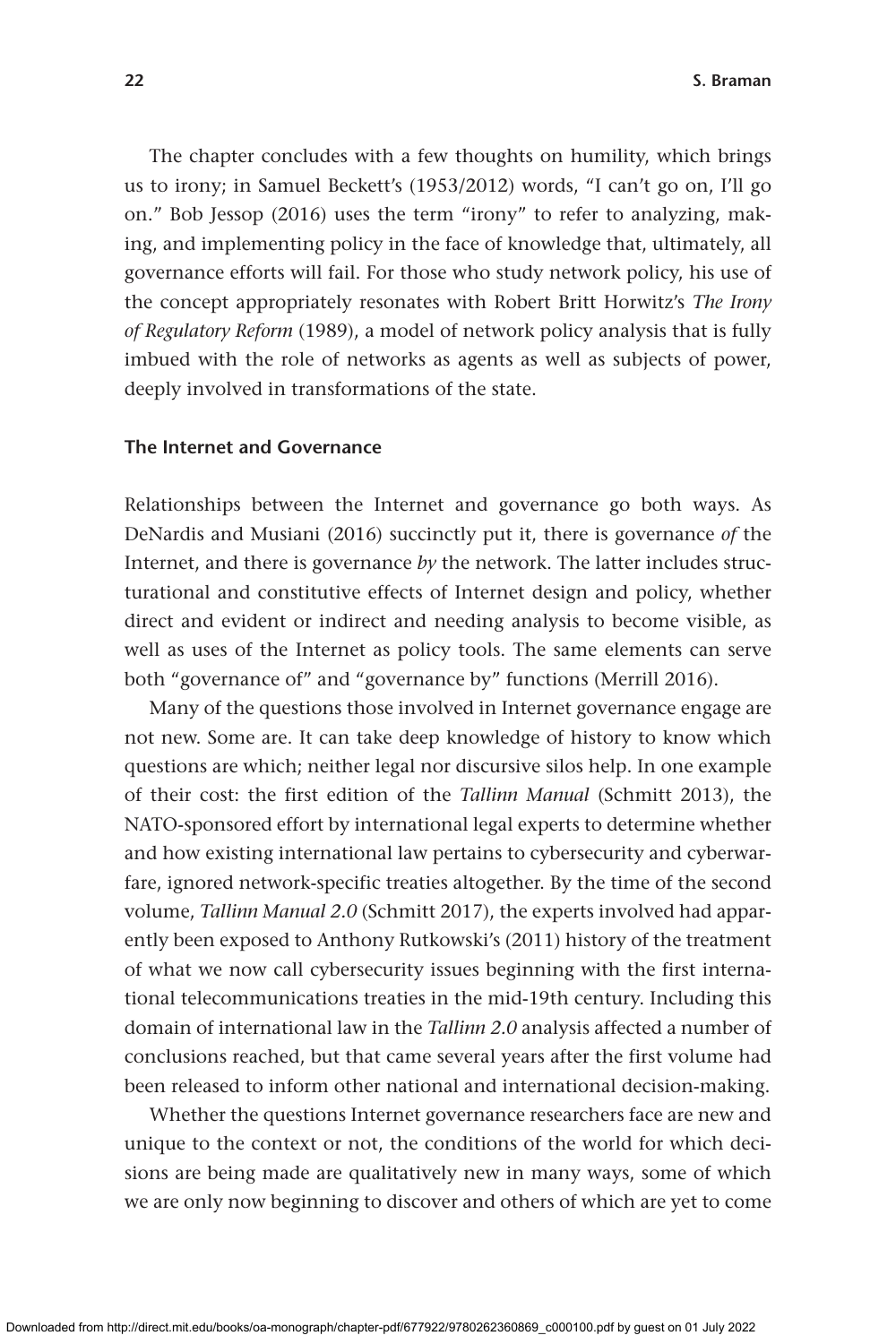or may remain indiscernible. Even before the turn toward political extremisms of the first decades of the 21st century, the conditions under which we operate, and how we operate, had been changing in often radical ways and becoming increasingly turbulent—so much so that political scientists feel driven to add the prefix "meta-" to the words they are using as they think about what is going on. Whether the conversation starts with what is happening to the state (government), or whether it starts from what governs in a particular area of social life (governance), it leads to metagovernance. Indeed, as Meuleman (2008) demonstrates, quite different intellectual traditions wind up in essentially the same place in this regard. Metagovernance involves establishing system parameters and determining what can happen within and between systems. Information policy, including Internet governance, is inherently parametric policy, a matter that Lawrence Tribe (1985) notes makes it constitutional in nature within US law and that Jessop (2011) identifies as so important that engagement with parametric issues is itself one of the five types of metagovernance in his handbook chapter on that concept. It includes material as well as normative structures, making Internet governance infrastructure in this additional way for all other forms of metagovernance and governance, too.

The keystone works on the state and governance of recent years referred to in this chapter were published before the 21st century ruptures in countries around the world. That does not lessen our responsibilities as Internet governance researchers. This section looks briefly at some of the theoretical literatures that have been or could be useful for thinking about Internet governance within the larger context of the evolution of forms of governance and metagovernance before turning to the regime theory that is important to several other chapters of this book—and at its limits.

## **Theoretical Context**

This is a world in which theoretical pluralism is not only preferred but a necessity. Jessop (2016) presents several theoretical approaches to study of the state, all of which he argues have validity and importance. We should not expect the directions in which things evolve to be singular. At their extremes, as Marshall McLuhan notes, the effects of the use of information and communication technologies can simultaneously be opposite in nature (McLuhan and McLuhan 1992). Where there are singularities, rationalities can bifurcate (DeLanda 1991). The causal processes that get us from here to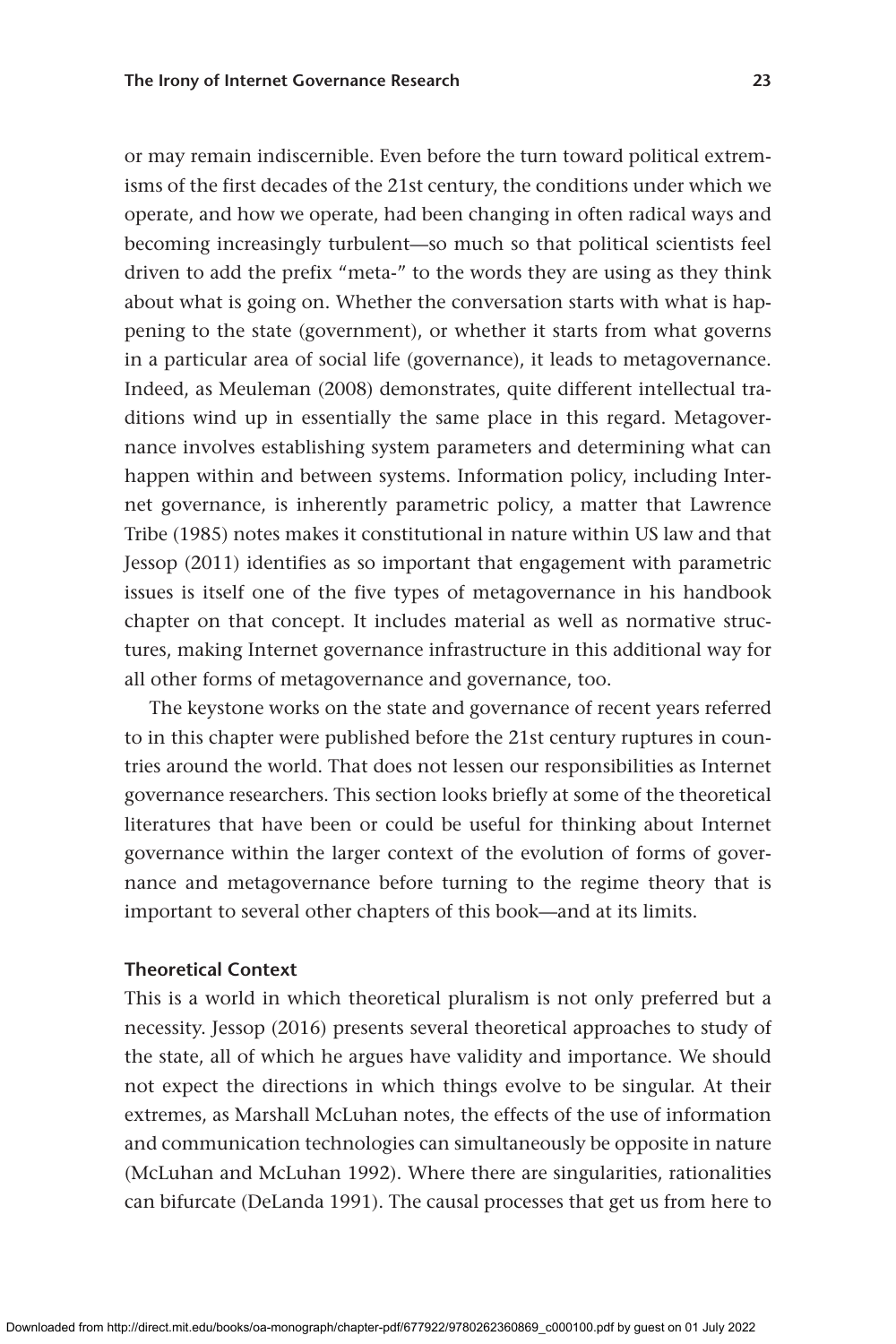there are not necessarily linear, despite either desire or perception (Martine 1992). Where positivists would look for determinism, matters may well be stochastic. Policy concepts that have been useful in the social environment may not be so on the technical side, or may yield quite different outcomes (Edwards and Veale 2017).

The characteristics that make informational metatechnologies such as digital technologies qualitatively distinct from modern technologies and premodern tools (Braman 2002) have transformed the nature of the matériel through which system transformations take place (Archer 1982, 1984; Giddens 1984) to such an extent that whether something is agent or structure can often now be a matter of choice. This identifies an Internet governance research agenda of its own. We have long been aware of the agency/ structure choice when it comes to intellectual property rights, a domain in which manufacturers can often put the same capacities into either software or hardware, respectively relying on either copyright or patent for protection. David D. Clark (2018) identifies and explains other significant areas in which the option is available in ways that have governance implications as we work on the "future Internet."

McKelvey's (2018) work on daemons, a concept important in technical design of what we now call the Internet from the earliest years of that process (Braman 2011), draws our attention to network potentialities that are unseen and unknown for most users, latent until they become active. This gives us a user-, rather than network-, oriented approach to thinking about the technical environment and what it is like to live as a human within a world of algorithms. The development of positive policy recommendations for a daemon-filled world of the type described by McKelvey leads in the direction of capabilities, so persuasively introduced to information policy by Julie Cohen (2012). There is work to be done here.

#### **Regime Theory**

The regime theory relied upon by a number of authors in this book was developed by political scientists as a way of thinking about international relations in issue areas where things were generally working but for which there was no existing international law—and, when it came to digital network matters, often no existing national law, either. The rising salience of such issues was reflected by policy analysts, many of whom shifted their attention from government to governance during the 1990s (Bache et al.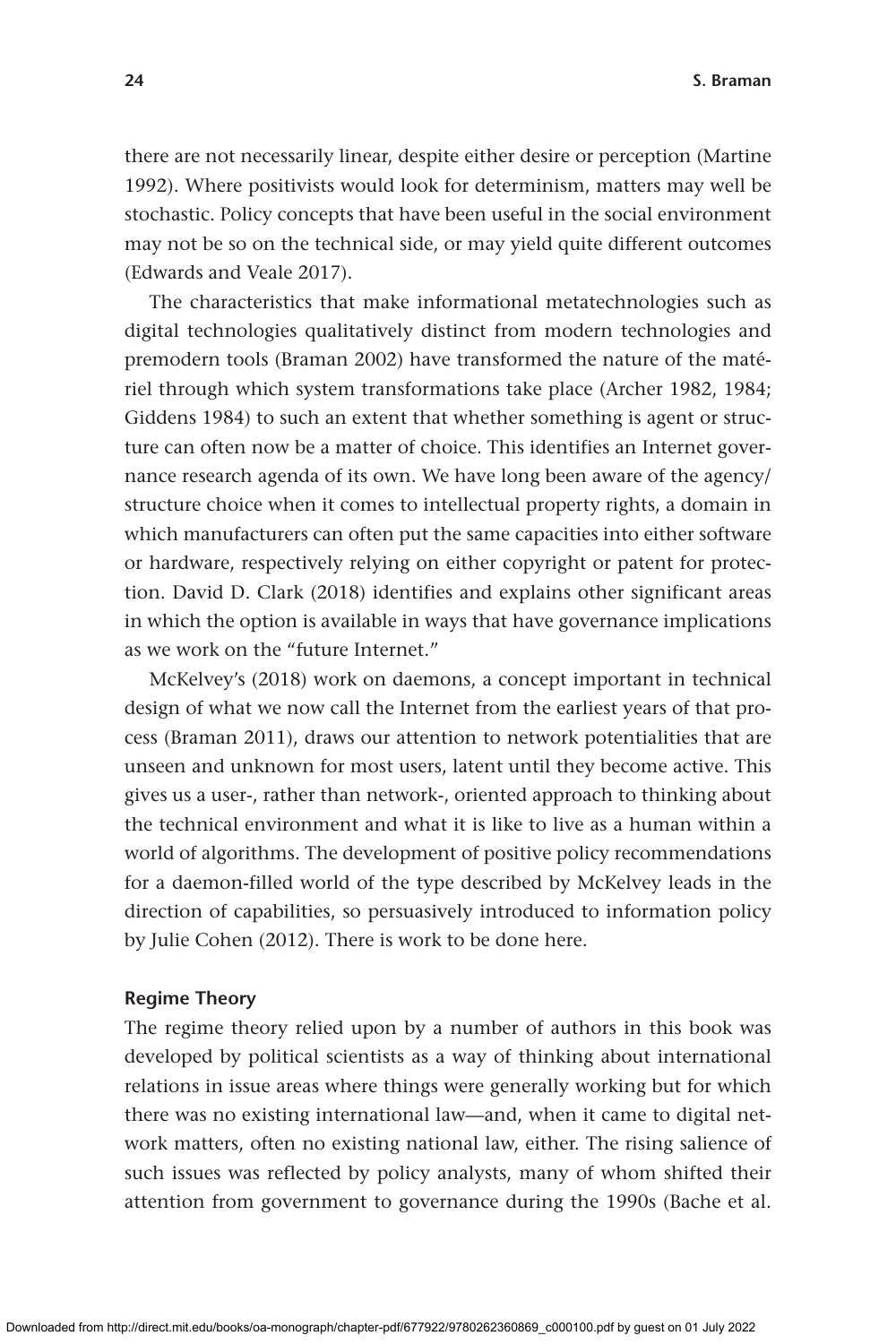2015). Working with the framework as classically presented by Krasner (1983), Cowhey (1990) was the first to explicitly use regime theory in analysis of telecommunications policy. Mueller's (2004) work comparing the Internet and satellite governance mechanisms provides another example in network policy terrain. It is useful in analysis of a number of specific information policy issues raised within the context of the Internet as well (Braman 2004a, 2004b). Drezner (2009) and Nye (2014) are frequently referred to by those who explicitly apply this approach to Internet governance. Although regime theory was initially conceived of in regard to international relations, it has been taken up for use at other levels of social and governance structures, all the way down to the municipal level (Coletta and Kitchin 2017)—also matters of Internet governance because, as we know from Star and Ruhleder (1996), it is in its local manifestations that infrastructure comes into existence. It would be valuable to have a mapping of the multiple levels at which regime formation and transformation are now taking place in ways that are pertinent to—or comprise—Internet governance across all these levels.

A corollary of regime theory is that private sector agents are explicitly and openly—rather than begrudgingly, critically, and/or with hesitation—included within policy analysis. International law firms, hired to craft contracts for network-reliant and globally active clients, were already playing significant roles in thinking about legal arrangements for transnational digital information flows in the 1980s (see, e.g., Bruce, Cunard, and Director 1986), influencing public law affecting the Internet in inevitably path-dependent, if not precedential, ways. A related set of processes was underway in the networkintertwined industry of finance (Dezalay and Garth 1996). What would the kind of analysis undertaken by Dezalay and Garth on finance yield if undertaken on the role of such players in Internet governance?

As regime experience accumulates, working rules can become formal law, and norms can become foundational or operational principles. The kinds of learning Levinson talks about in her concluding chapter 13 of this book are among those involved. How do formal processes of Internet-specific institutions impede or encourage such learning? How useful is regime theory under conditions in which learning does not apply, whether because it is in a postlaw rather than prelaw context, or because rule of law has collapsed?

Regime theory involves governance under conditions of invention, evolution, or transition that can reify, whether as laws and regulations of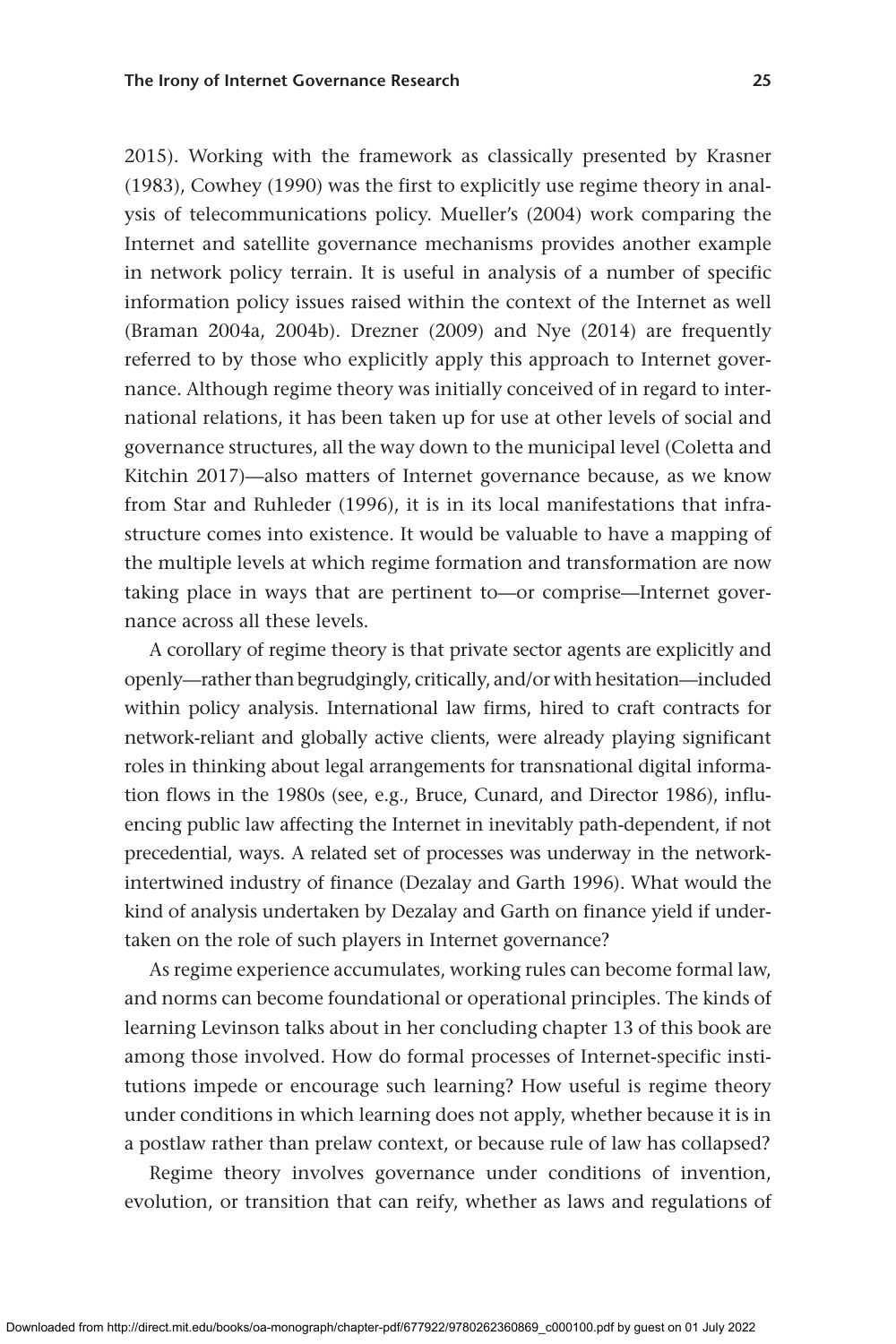geopolitically recognized states or through other means. Regime theorists typically assume incremental change in political and legal conditions, and that what are perceived to be very rare possibilities need not be taken into account. We now know, though, that change can be radical rather than incremental, sudden rather than slow, and that the outlier possibility may be the one we have to live with. Those doing Internet governance research need to be thinking about what happens under conditions of exception, of crisis, of turbulence, and of chaos. What role does Internet governance play in abuses of human rights and civil liberties? What roles might it play in preventing or mitigating such abuses? The burgeoning global community of researchers focused on resilience should be an important venue, and set of collaborators, for Internet governance researchers. The UN Sustainable Development Goals are now commonly being taken into account across issue areas; how might that be done with Internet governance research, following in the footsteps of Rajnish et al. (2017)?

# **Implications for Internet Governance Research**

These elements of the theoretical context for Internet governance research make the terrain for this book's authors a set of "meta" questions. What kind of research do we need to help design infrastructure for imagining, desiring, and creating governance systems for the world that we irrevocably, and together, now inhabit? How can we understand effects of policy decisions that are stochastic and iterative in nature, much like financial derivatives, with declining degrees of confidence in predictability? How should we govern governing? The next section provides some foundational definitions for addressing such questions.

## **Definitional Basics**

The concepts of the Internet and of Internet governance are addressed here. Discussion of the intervening concept of governance includes attention to metagovernance as well.

## **Internet**

I join Abbate (2017) and Russell (2017) in the analysis that we are nearing the end of the period during which the concept of the Internet is the dominant frame for policy and/or many other purposes. (Because there are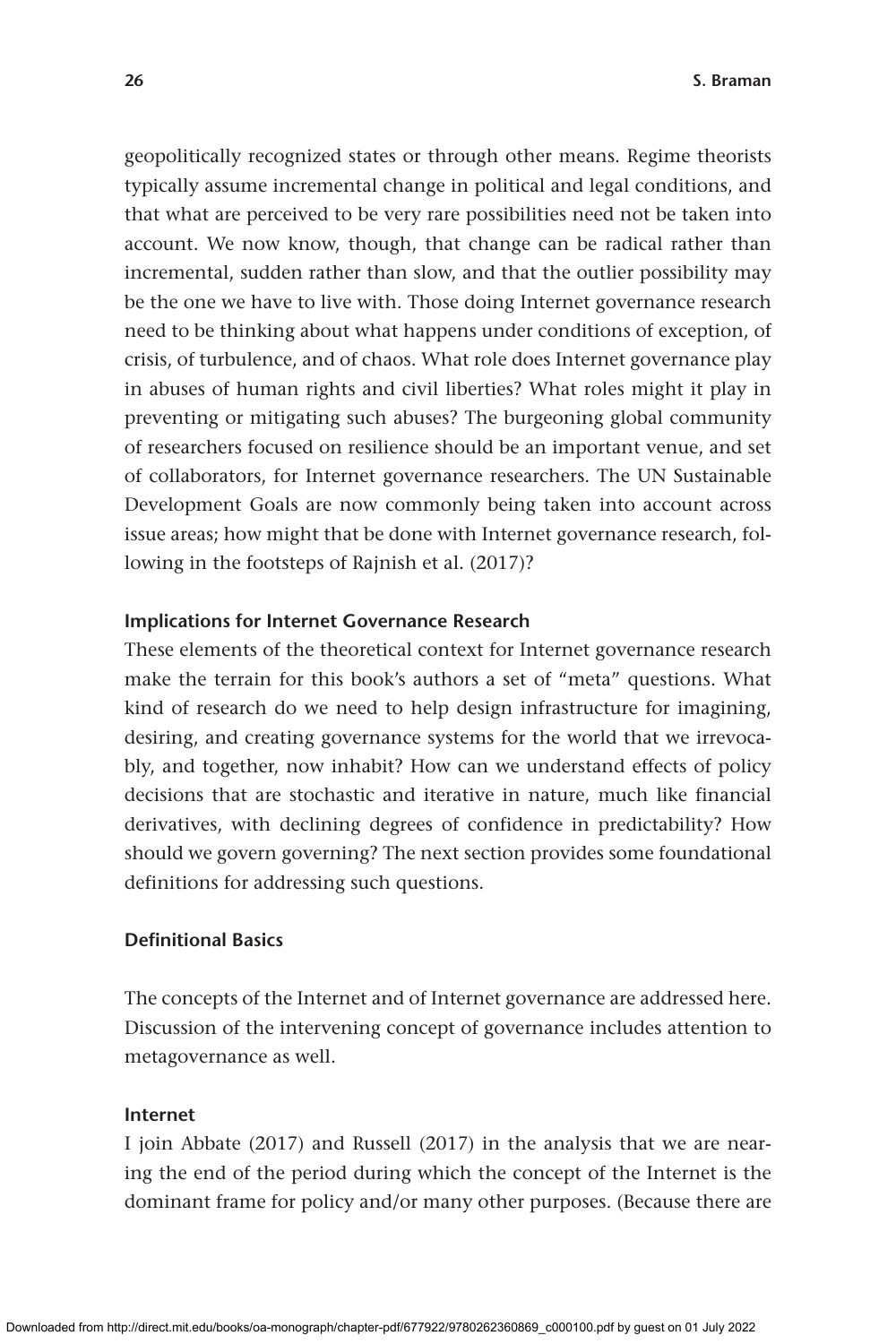those who perceive themselves not to be on the Internet but on Facebook or some other platform, the extent to which this already affects perceptions of Internet governance matters among users. The ways in which they become involved in governance would be an interesting research question.) But I also agree with Hofmann, in chapter 12, and with Jessop (2016), in his work on the semantics of governance, that there are political power and policy efficacy in rhetorical frames and narratives. Thus I also take the position that thinking in terms of Internet governance will continue to have utility even as the actual network merges with material, biological, and social environments. That leaves us with two definitional problems—which legal history pertains, and how do we know when what is being regulated is communication and therefore fundamentally a matter of human rights and civil liberties?

The editors of this volume, like those of the journal *Internet Histories* (Brügger et al. 2017), are to be lauded for not only acknowledging but also actively encouraging appreciation of the multiplicities of the technological realities and experiences of the Internet. There are times, though, when which history is being privileged matters. It is this that is the foundational question in the network neutrality battle being played out in the United States. Ithiel de Sola Pool's seminal book *Technologies of Freedom* (1983) which argues that, as different legal systems converge to cope with the convergence of computing and communication technologies, it is likely that the most repressive features of each would dominate in the new system that will emerge—explains how the trifold technological history (print, telecommunications, and broadcasting) yielded three different regulatory systems in the US by the time that government began to deal with digitization. Two of them, systems with very different regulatory approaches, have both been discussed as providing the history of the Internet for the purposes of network neutrality and other regulation. Additional legal histories are available when the Internet is approached from perspectives that are not oriented around communication. It would be the separate histories of currency, finance, and capital that apply to what has been described as "the internet of money" (Libra Association Members, n.d.), a suite of offerings that includes cryptocurrency and the associated financial services Facebook and a group of corporations that at launch included Mastercard, Visa, Spotify, Uber, and Lyft have been promoting. Starting from finance rather than communication frames Internet governance histories in ways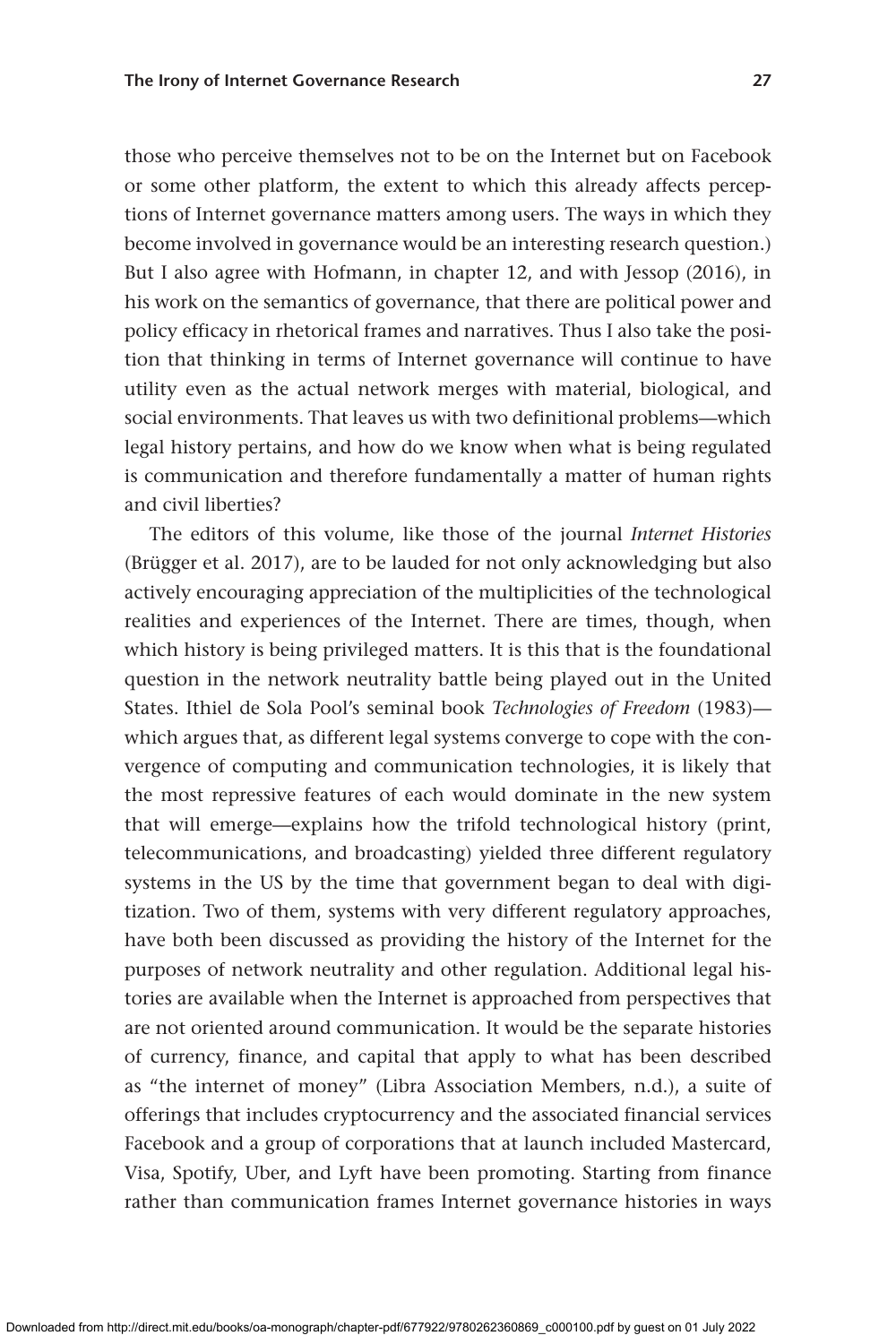that preference values oriented around capital rather than human rights or citizenship. Similar stories can be told for every other government around the world.

As Abbate (2017) points out, how Internet governance is defined is itself a political question precisely because it determines which histories pertain, "ideology in practice" (Gurumurthy and Chami 2016, 1). This is not just inherent in the design process, but is also a matter of deliberate effort: "Internet governance technologies not only embed political values in their design and operations but are increasingly being co-opted for political purposes irrelevant to their primary Internet governance function" (DeNardis 2012, 721). Which histories should provide the frame for Internet governance? Should different histories serve as foundations for diverse dimensions of the problem? Is it useful to incorporate historical pluralism as well as theoretical pluralism in Internet governance research?

Policy analyses in any specific area can often be greatly enriched by looking across diverse regulatory systems for the various ways in which the same type of problem has been addressed. One example: the issue of who controls the interface between private and public environments has arisen for both material and electronic networks, but the policy discussions for each have taken place within different legal silos and have not cross-referenced each other despite the shared features of the problem. On the material side, in the United States, treatment of mailboxes was a matter of constitutional law; on the electronic side, attachments to customer premises equipment are matters of administrative law, regulated by the Federal Communications Commission (FCC). Debates over the latter, which launched the liberalization of telecommunications regulation in the United States in the 1970s, were intense but never referred to the constitutional issues, although arguments made and principles used in constitutional law would have been pertinent in ways that have become ever more obvious.

The Internet border gateway protocol (BGP), critical to relations within and between the autonomous systems of which the Internet is made and thus key to human rights issues such as efforts to censor or shut down national networks altogether (Vargas-Leon 2016), is different in many ways from either the physical or electronic predecessor issues, but the discussions on these matters went on for a long time, arguments were presented from a wide range of perspectives, and there is a great deal that could be learned for the toolbox of concepts and possibilities to consider for Internet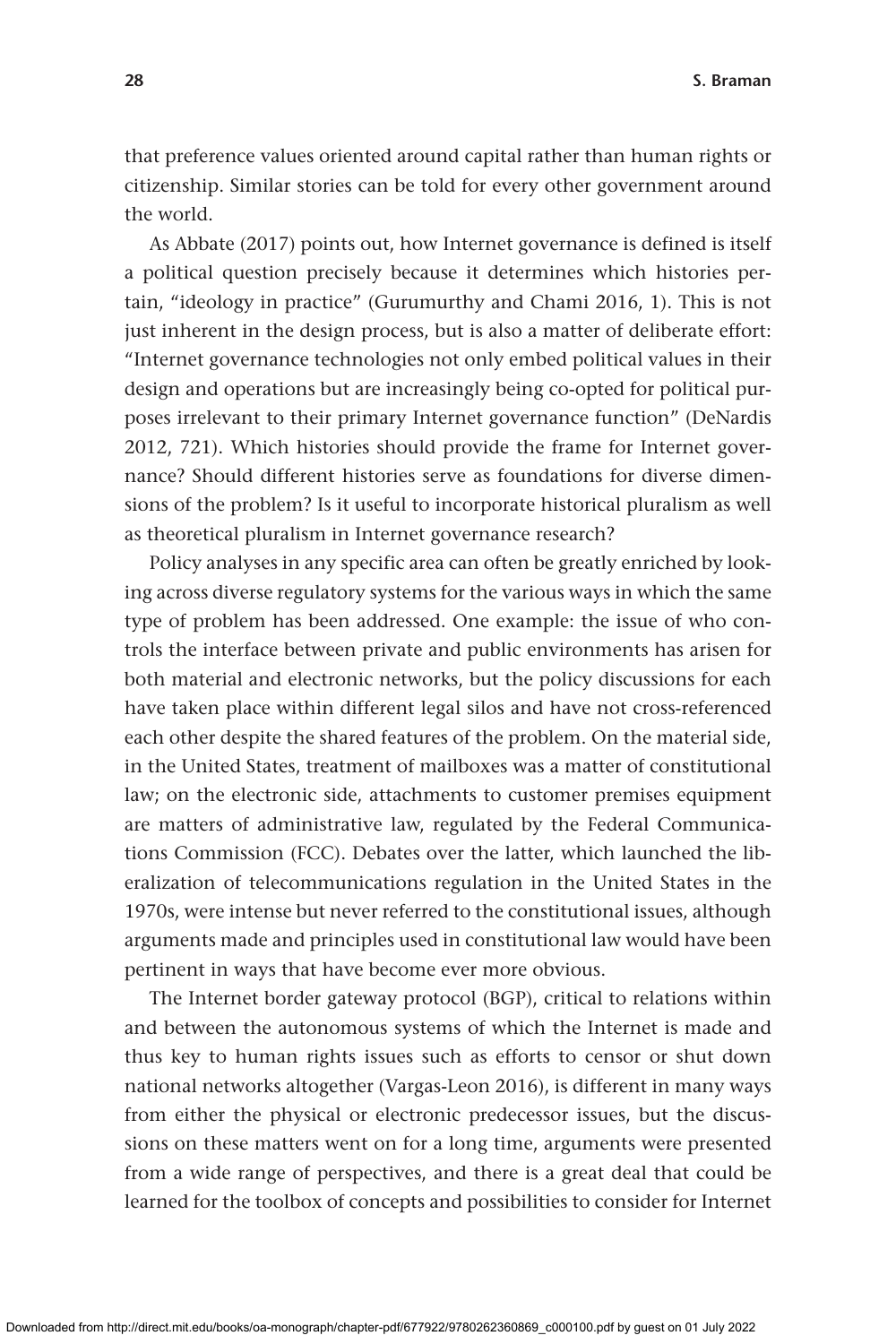governance. Not every argument will transfer, but it is also likely that many will, as adapted or reoperationalized for the context. The point is not specific to the border gateway protocol.

Crawford (2007) prescriptively suggests that the Internet governance conversation should meld with the general domain of communication law and policy. If that is so, there is still the difficulty of deciding when Internet governance issues should be decided in light of fundamental constitutional principles and human rights law, justified when the network is understood to be about communication, arguably balanced differently against other needs when what is at stake is a transaction or a weapon. We are a couple of decades now into struggles over treating software as speech (see, e.g., Burk 1997; Coleman 2009) and are beginning to see the literature using speechrelated arguments in analyses of autonomous entities such as robots (see, e.g., Bambauer 2017; Calo, Froomkin, and Kerr 2016). Quite aside from what speech rights would inhere to autonomous digital agents should they be granted any form of citizenship status, there is no obvious limit to the range of types of digital information collection, processing, and flow issues to which free speech analyses might be applied.

A look at the many and diverse ways in which US lawmakers and regulators have historically tried to bound the field of communication, published not long after the beginning of the 21st century, concluded that the most useful means of doing so for this technological era would be to treat media policy as those matters that mediate the nature of the public itself—who and what it is, the conditions under which members of the public can discuss together shared matters of public concern, and to which information members of the public have access upon which to base their discussions (Braman 2004c). That would not be a bad place to begin to think about how to draw boundaries regarding what should be considered to be communication for the purposes of Internet governance research, with the important caveat that it is now clear that several additional dimensions of analysis, discussed below, would need to be added to evaluate whether any given design decision, regulation, or content policy is now required.

## **Governance**

A handbook by political scientists on governance opens by defining the concept in very general terms: "Theories and issues of social coordination and the nature of all patterns of rule" (Bevir 2011, 1). This is the broadest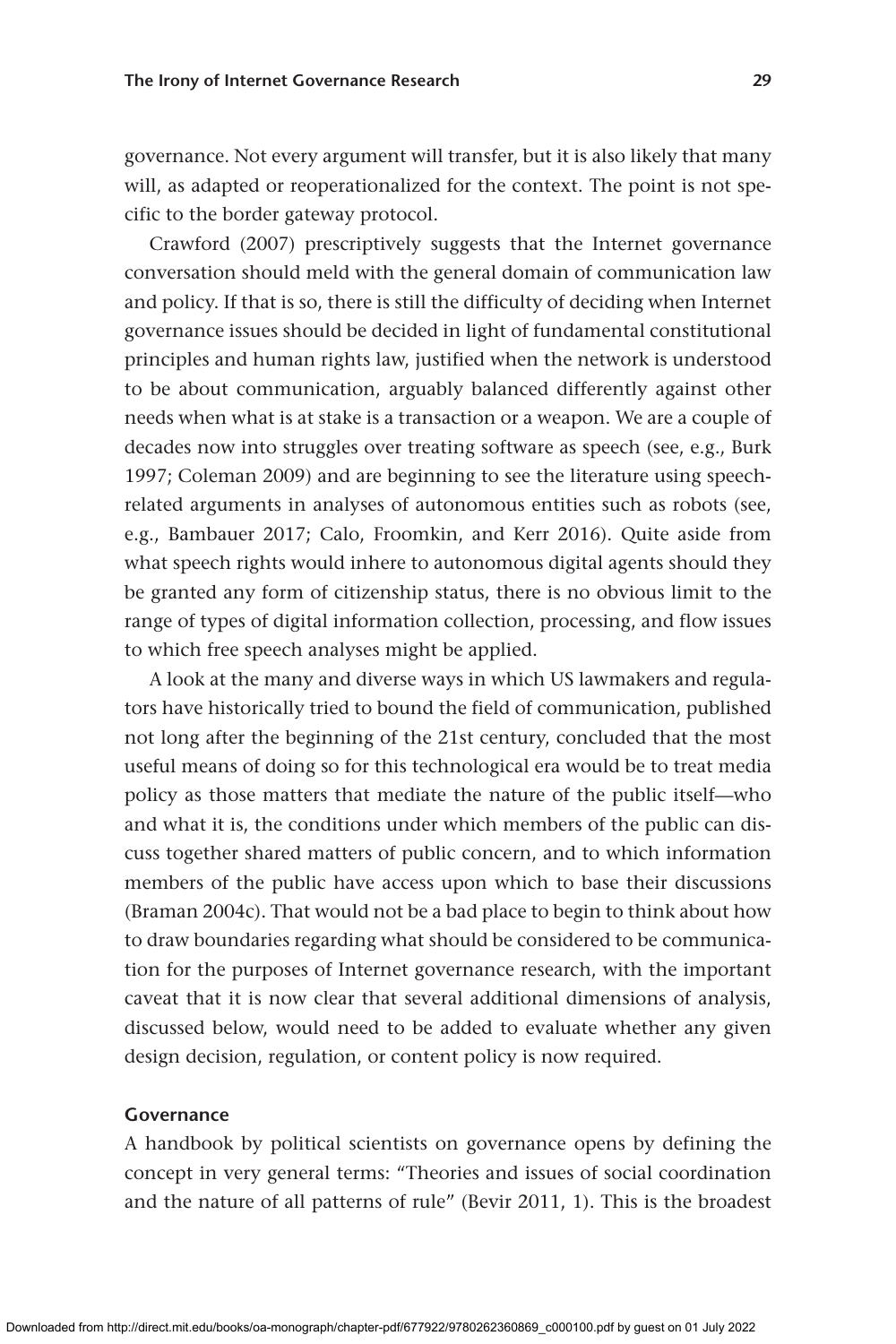of possible approaches, including theories and practices that increasingly involve governance as hybrid and multijurisdictional, populated by a plurality of stakeholders who engage with each other via networks. A synthesis of the governance literature as it has developed to include metagovernance refers to it as the coordination of structures and practices that themselves are involved in coordinating social relations marked by complex, reciprocal interdependence (Jessop 2011). Metagovernance can be unbundled into first-order efforts involving one form of metagovernance, and second-order activities that involve multiple forms of metagovernance.

Law (1992, 382) memorably describes governance as "an effect generated by heterogeneous means." The comment is not just accurate and witty but also has an implication that is profound: *Governance is always emergent*, in the specific sense in which that concept is understood within complex adaptive systems theory—an emergent system is one that cannot be explained at any other than the system level, rather than by the operations of any of its parts. Epstein, Katzenbach, and Musiani (2016) go further, arguing that by definition all the specifics of governance can *not* be identified; that is, *governance is fully recognizable only post hoc*—by the time you see it, it is in place. (Josephine Wolff [2018] titled her book on the cybersecurity dimensions of Internet governance *You'll See This Message When It Is Too Late*.) This post hoc feature of visibility makes preemption, as understood theoretically by Brian Massumi (2007), particularly important. From this perspective, the comment from Karl Rove, aide to President George W. Bush, regarding the "reality-based community" may be not a cynical throwaway but an empirical description of importance to researchers, courts, physicians, and others oriented around the facts. As it was first published in *The New Yorker* by the reporter to whom the statement was given:

The aide [Rove] said that guys like me [the reporter] were "in what we call the reality-based community," which he defined as people who "believe that solutions emerge from your judicious study of discernible reality."…"That's not the way the world really works anymore," he continued. "We're an empire now, and when we act, we create our own reality. And while you're studying that reality—judiciously, as you will—we'll act again, creating other new realities, which you can study too, and that's how things will sort out. We're history's actors…[ellipsis in original] and you, all of you, will be left to just study what we do." (Suskind 2004)

Jessop (2011) argues that governance inevitably fails, appearing to be successful only when dilemmas are framed so that negative, sometimes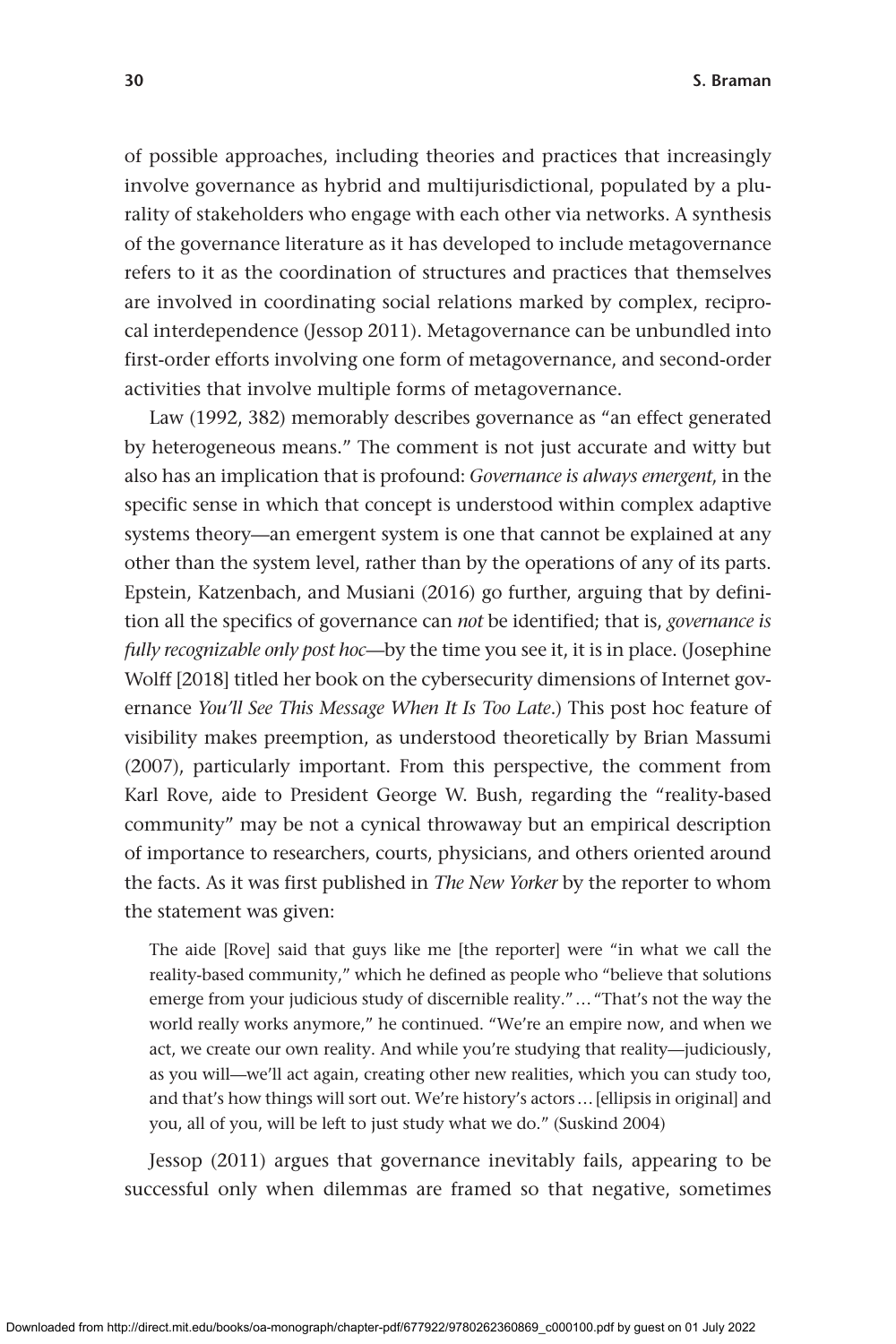catastrophic, consequences are beyond the spatiotemporal horizons of visibility. Each of these categories of dilemma frames suggests a research program for those studying Internet governance. Corporation Schlumberger intentionally designed instruments and information collection practices for oil and gas exploration to be deceptive to governments, customers, and the public with respect to just which information was actually being collected, playing with such horizons of visibility for persuasive and operational purposes (Bowker 1994). What would such social technologies and practices look like in the domain of Internet governance? Over time, government structure and departmental or agency design can function as spandrels, analogous to architectural features that were once structurally necessary but that are now available for aesthetic, rhetorical, or other purposes (Braman 2006). Which features of Internet governance might be in use as spandrels, making it appear as if something presented is offered because it is considered desirable by users, the public, or policy makers when in reality it is something else, as well as or instead, that may for producers or others be the real point? In what ways can or does Internet governance make use of the spandrels of national, regional, and other governments? Are there equivalents to these questions regarding spandrels as they would apply to the corporate decision-making so important to Internet governance?

There has been so much scholarly discussion about changes in the nature of the state since the 1970s that it is actually identifiable as a distinct literature, on changing states. Three streams in this literature have arisen over time (Bevir and Rhodes 2011). The first engages the networked state as it has been practiced and understood by the late 1980s (see Antonelli 1988), a form in which the multiplicity of networked relations at every level of the governance structure creates an environment in which the state can no longer exercise power unilaterally. The second involves work on metagovernance, theories about ways in which the state continues to exert control in the networked environment by managing the multiple processes in play. The third loosened the sense of state control even further, focusing on "decentered governance," abandoning both governance and government in favor of attention to how individuals and elites exercise power in an environment framed more in terms of ethnically based nationalisms than the bureaucratic dimensions that typically characterize analyses of states. This sense of the decline in the effectiveness of governments has been expressed in various ways. Jessop (2004) discusses governance in the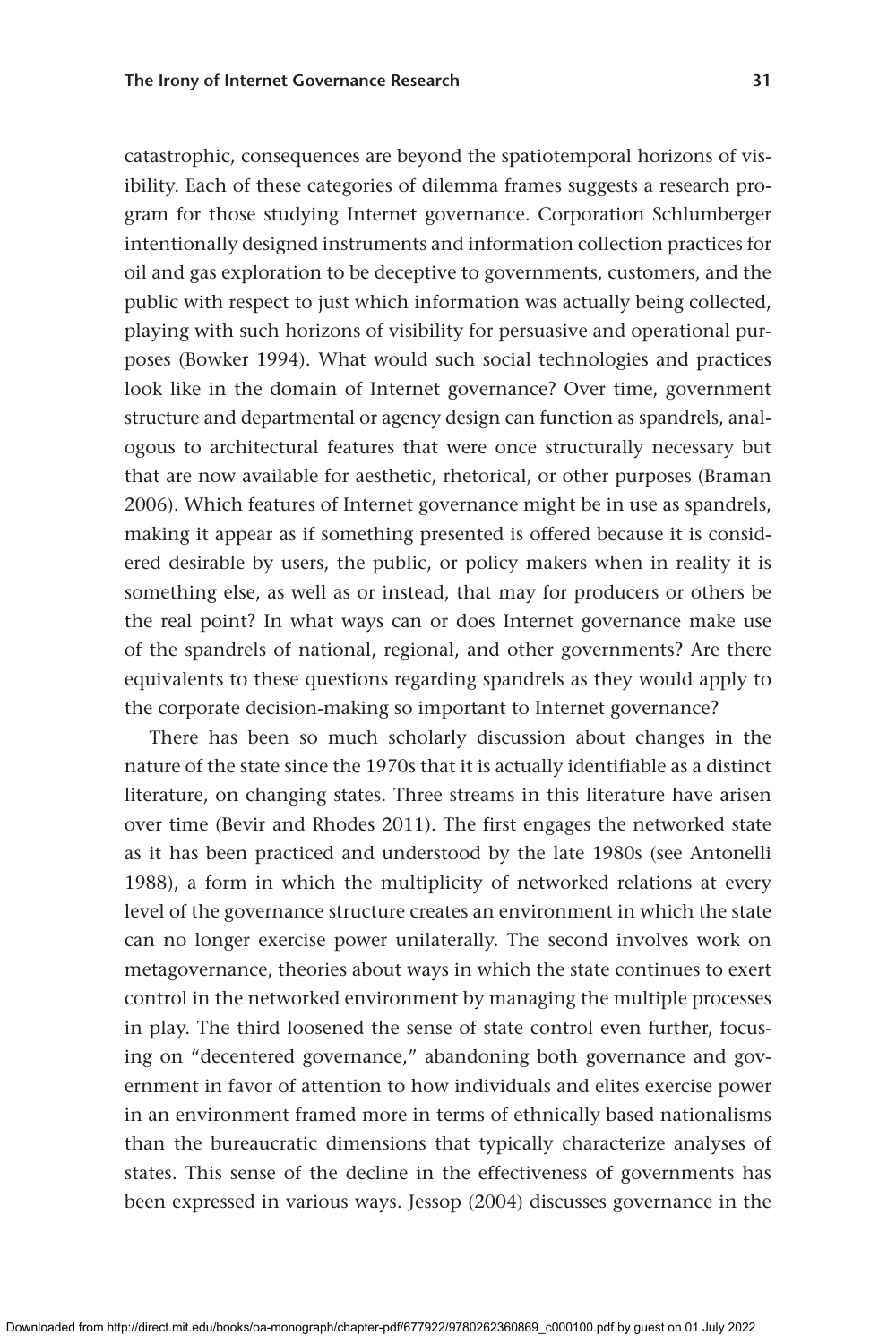shadow of government. For Bovaird (2005), it is governance without government. For Bevir and Rhodes (2011), the stateless state. Arguments can be made that there are areas of Internet-based activity that may be beyond our ability to govern at all (Braman 2015).

Under these conditions, it is reasonable to ask whether continuing to engage in policy making and analysis is meaningful. Jessop suggests the concept of "collibration" to refer to a variety of techniques that governments use in situations in which there would otherwise be regulatory failure. He likes that concept because it works across types of policy tools and processes, but this is an area in which there has been a lot of creativity. The Organization for Economic Cooperation and Development (OECD 2018) offers a variant in its report on science, technology, and innovation, another area of information policy that Antonelli (2017) argues falls within the domain of Internet governance because of the network's importance to knowledge production and knowledge production's importance to society, the economy, and governance writ large. The OECD report uses the term "concertation" to similarly refer to efforts to hold things together that are so various in kind, so multiple in number, and so distributed across levels of the social structure, levels of the governmental hierarchy, and geography that effective management would in reality, most experienced practitioners and observers believe, be a rank impossibility. The performative value of theoretical work is being emphasized throughout this essay, but it has its limits. Asserting new concepts in any area is no guarantee it will make things happen. It is this recognition of the limits of one's efficacy in the face of expected failure that leads Jessop (2011) to insist that one principle for successful metagovernance should be "requisite irony," to which this chapter returns in its conclusion.

There is a substantial literature further articulating governance conceptually and analyzing it in various contexts to which references here and in other chapters in this book will point the reader. One takeaway from this work for those doing Internet governance research would be to abandon the sense of exceptionalism that continues to hover, even if more faintly than before, over the research community. Continuing to learn about other domains in the manner modeled by Raymond and DeNardis (2015) is not only valuable for analysis of these matters as they pertain to the Internet, but is the only way to fully understand the role that Internet governance plays in larger governance and metagovernance processes.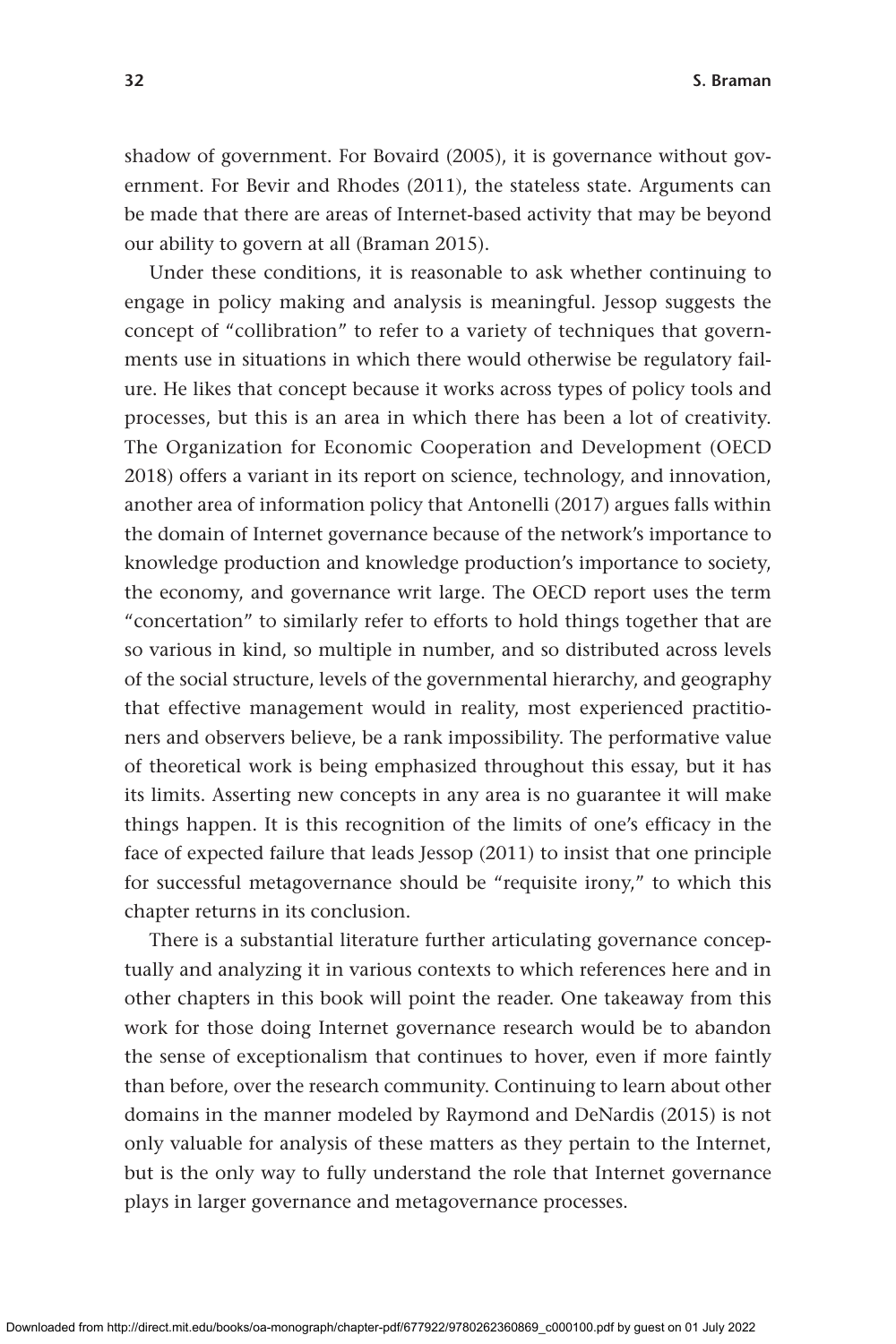A second takeaway is the importance of acknowledging developments in the systems with which those involved in Internet governance are engaging. Easy assumptions cannot necessarily be made about which countries fall into which category when it comes to characterizing their political nature, for example. Jessop's authoritative work on theories of the state published in 2016 still refers to the United States as a liberal democracy, even though earlier work of his describes exactly the steps through which the political affairs of 2020 are unfolding with prescient clarity. There are extreme developments in many other countries around the world. Longstanding assumptions underlying political, legal, and policy analyses need to be unearthed and questioned or the analyses of Internet governance researchers, too, will be limited to historical matters.

## **Internet Governance**

Musiani (2015) provides a valuable review of the literature on conceptualizations of Internet governance. This chapter is placed within a simplified typology of types of definitions that has a core shared across all types of definitions, the most *narrow* approach, applying only to management of the network itself. From this perspective, exemplified by Mueller and Badiei in chapter 3, Internet governance is the responsibility of those global institutions explicitly created for that policy purpose and devoted to it—ICANN, the Internet Engineering Task Force, the Internet Architecture Board, and related entities. An *intermediate* definition of Internet governance would add "uses" to the subjects of governance and the national institutions responsible for the Internet in their countries, such as the Russian Runet as imagined in the "Internet isolation" (*Moscow Times* 2019)—or "reliable Internet" (Tass 2019)—bill of 2019. The approach offered by DeNardis in chapter 1, building on her earlier work with Musiani, in my view relies on an intermediate definition. I use a *broad* definition of Internet governance that includes not only efforts to regulate institutional, communal, and individual practices, content, and uses by geopolitically recognized governments but also decision-making and efforts with regulatory effects by private sector entities, whether those that have a legal status (such as third-party intermediaries that have legal identities as corporations) or those that do not (such as autonomous networks).

There are two different ways of seeking the literature in a given policy area. One is to bound the domain through the lens of a specific term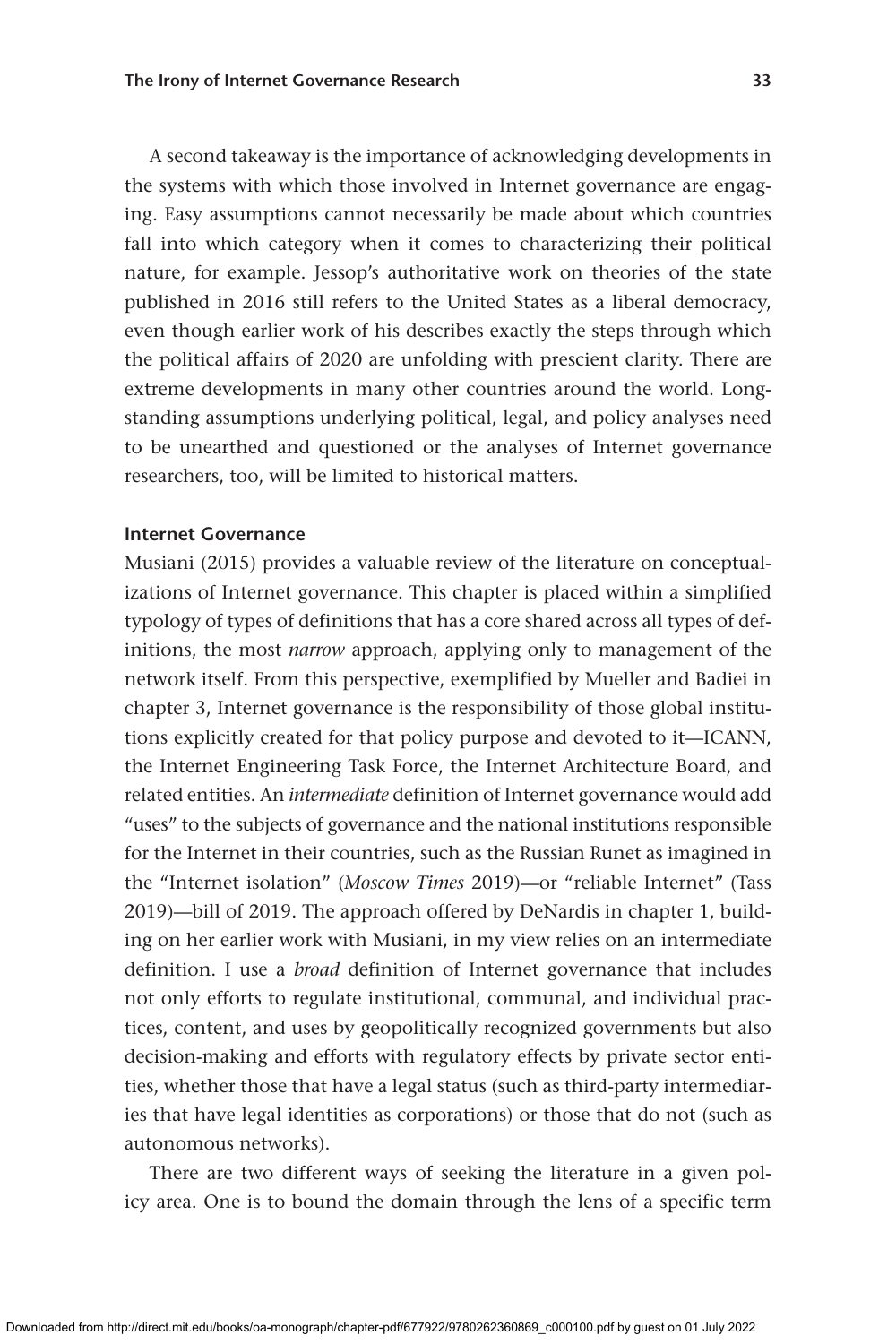or set of terms (focusing on words used). Mueller and Badiei in chapter 3 use this approach to analyze the history of the Internet governance literature. Browne's (1997) approach to defining "information policy" does the same with that related and pertinent concept. At the opposite end of the spectrum, the domain can be bounded conceptually and theoretically, irrespective of the terminology used by various authors to refer to elements of the domain. My approach to defining information policy represents this end of the spectrum for that concept (Braman 2006), and a similarly broad approach to bounding the domain of Internet governance is used here.

Searching on the phrase "Internet governance" to locate literature on the subject will be most successful with the narrowest definition, though that still will not yield a comprehensive view of the pertinent literature because other terms continue to be used to refer to the same sets of institutions, functions, and activities. It will have some but less utility with an intermediate definition. Searching on that phrase will be least successful with the broadest definitional approach, missing a great deal in the pertinent literatures. Use of the narrowest approach is most valuable within academia (where resource battles begin by bounding turf, with its genuine implications for things such as faculty positions and budgets) and, of course, operationally for those involved in Internet-specific decisionmaking processes. Intermediate approaches can have enormous utility for analytical purposes. General public discourse about Internet-policy-related matters and the experience of individuals, communities, and organizations typically use the broadest approach, so in my view that can be particularly valuable for outward-facing communications of academics in addition to its heuristic and analytical value.

Thus, here "Internet governance" includes uses (and users), decisionmaking by general-purpose policy-making entities (e.g., geopolitical governments) and by those specific to the Internet (e.g., ICANN), and decision-making and structurational actions by private and public sector entities, daemons and humans, through informal and formal, transient and fixed, means. This is the same approach taken in a mid-1990s bibliographic essay on the streams of literature in areas of the law that were coming together into an identifiable field of Internet policy (Braman 1995), much as happened with the microeconomics of information and the macroeconomics of the information economy (Braman 2005), with two differences: today Internetspecific entities loom much larger, both in the pertinent literatures and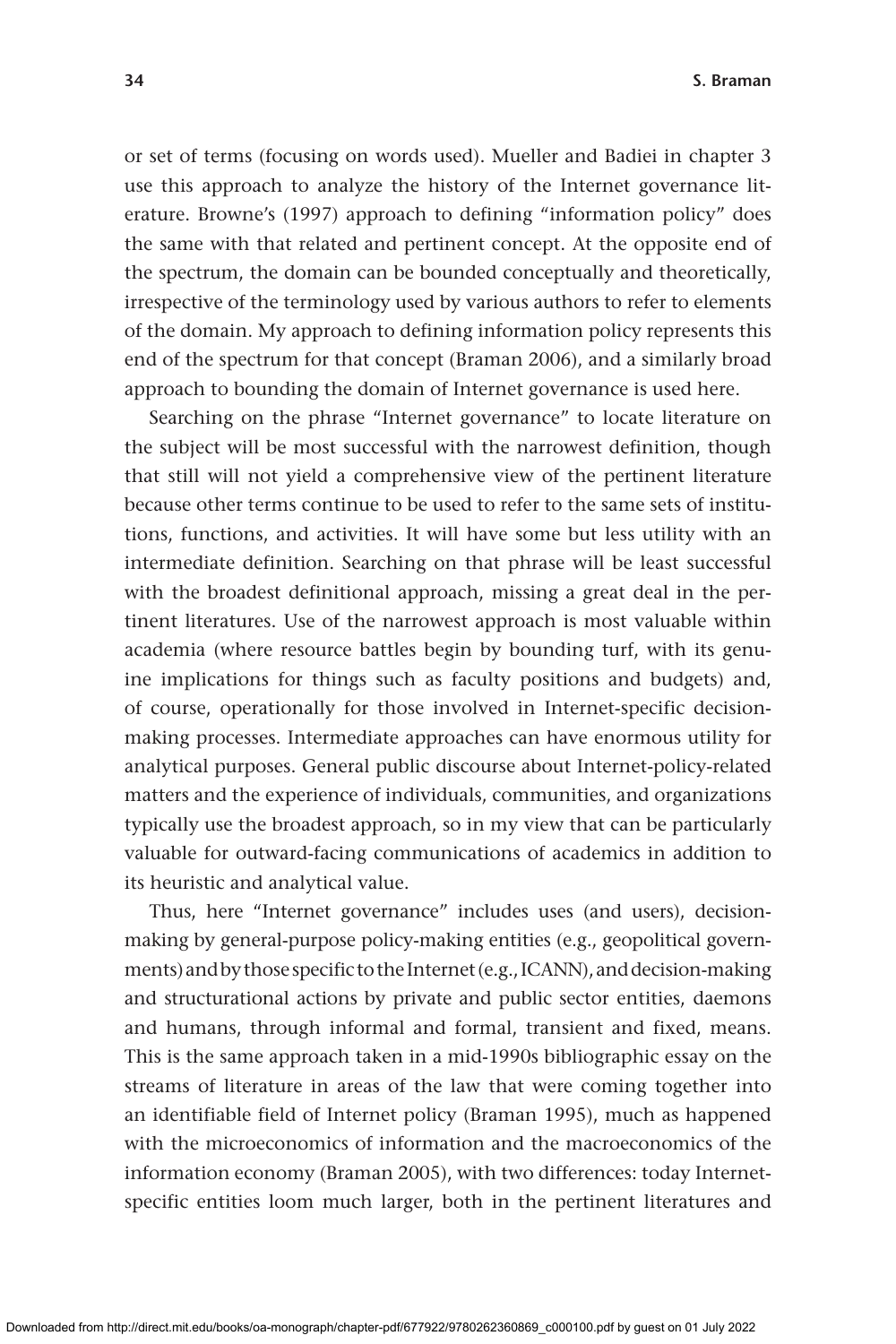in my thinking, and we are now using the frame of algorithms to address issues in this space as well.

What we think of as Internet governance issues will remain of central importance even when the term "Internet" itself has become a limited referent for the intelligent network environment within which we govern and are governed, and even when we are talking about metagovernance in all its versions rather than only governance. It has value because it keeps our attention on the range of existing decision-making venues from the global to the local, is a constant reminder to think about interactions among the effects of different decisions and policies, offers a singular lens onto complex interactions among many policy issues, and provides a valid umbrella for the range of types of decision-making venues, processes, stakeholders, and effects involved. Finally and importantly, thinking in terms of Internet governance justifies reliance on constitutional principles and international human rights law. It is not coincidental that David Kaye, the UN special rapporteur for freedom of expression, titled his 2019 book *Speech Police: The Global Struggle to Govern the Internet*. Rebecca MacKinnon used her 2012 book title to emphasize the importance of including Internet users in the network's governance if there is to be adequate concern for human rights and civil liberties: *Consent of the Networked: The Worldwide Struggle for Internet Freedom*.

#### **Internet Governance and the State**

Of the five trends in Internet governance Laura DeNardis discusses in chapter 1, two involve challenges to the state. The first, one of the most important arguments in that chapter, starts from the perspective of the state: Internet security and national security are diverging as well as converging. The second starts from the side of Internet governance: turning on their head usual analyses of legal globalization that start with the state, DeNardis describes laws and regulations of geopolitically recognized states as "bordered policy," with borders that are not always and in all ways contiguous with those of the networks being governed.

There are myriad types of states and theories about them (Held 1989), with social science interest in them rising and falling. As Jessop (2016, 1) notes, "here as in other fields, it seems that social scientists do not so much solve problems as get bored with them." The theories matter, though,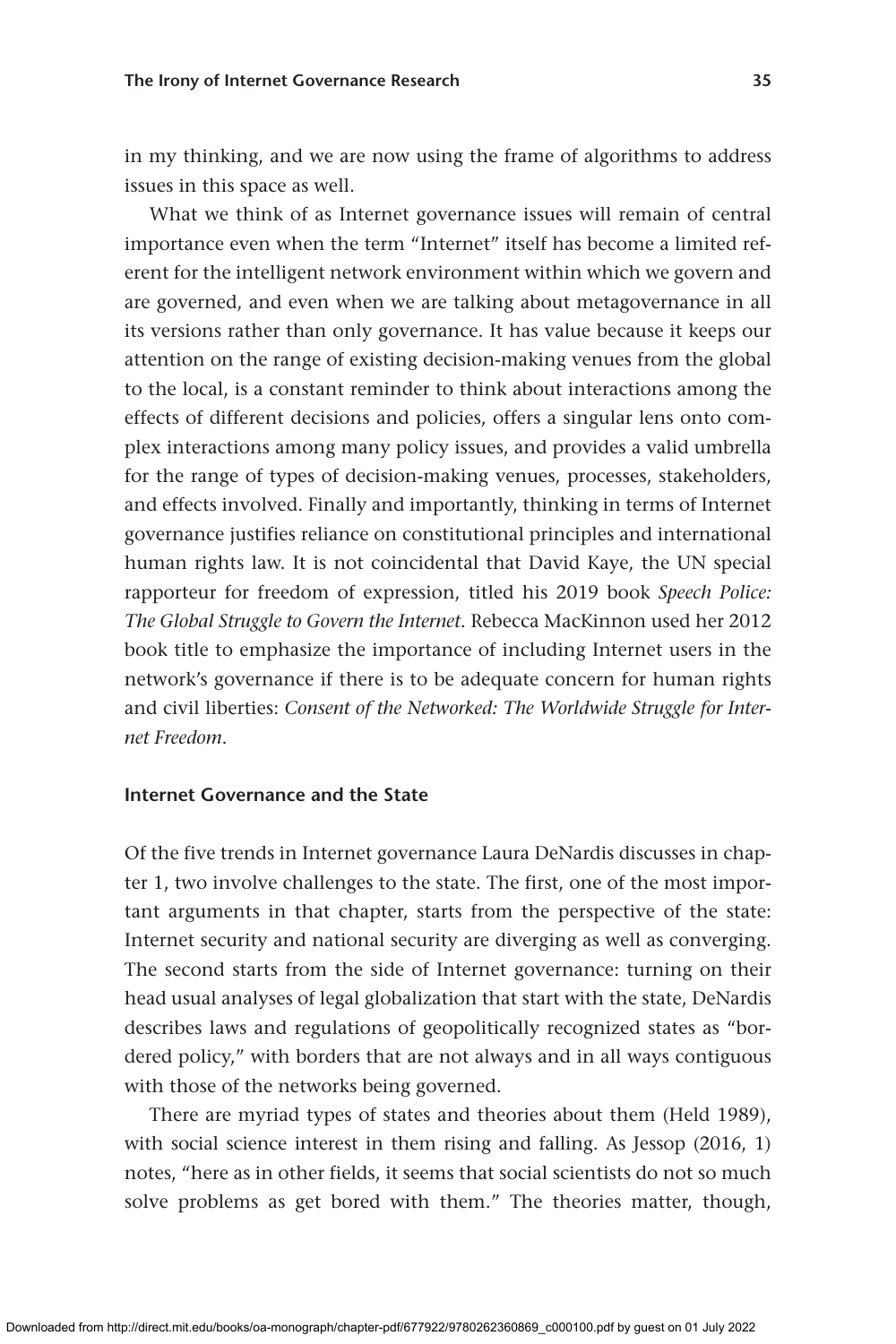because they not only reflect but also effect transformations in the nature of the state—so much so that Jessop insists conceptualizations of the state are among the core elements of the modern state, along with territory, state bureaucracy and resources, and the population. The same can be said for the ideas of governance and metagovernance. Jessop explores what he calls the historical semantics of the modern state, including the vocabulary used by theorists to describe and discuss the state and the roles of those conceptual frames in shaping the nature of the state and its practices. Using different language, Hofmann's chapter 12, on rhetorical functions that are served by decision-making structures and organizational forms, makes related arguments, as do ten Oever (2019) and Milan and ten Oever (2017) in their analyses of what activists and advocates do on the ground.

This section looks at two among the ways in which Internet governance is inextricably implicated in challenges to the state—treatment of borders, and the development of alternative governance forms. There is insufficient room here to explore additional important dimensions of these relationships and tensions as they pertain to rule of law and citizenship. Conceptual and methodological limits raised by such issues are discussed in the next section.

# **Borders of the State**

Social and technical discussions of Internet governance have long been absorbed in the particular issues raised by borders, often but not only as they present in the form of jurisdictional dilemmas. On the social side, there has been work by legal scholars (classics include Burk 1997; Froomkin 1997; Johnson and Post 1996; and Zittrain 2005), many of whom felt the importance of the topic could not be overestimated; in Reidenberg's (2005) view, it would be on such issues that rule of law in Internet governance would rise or fall. The border-defining Internet governance issues that are the most familiar involve the domain name system (DNS) (Bradshaw and DeNardis 2018).

On the technical side, the first reference in the technical document series that is both medium for and documentation of the design process, the Requests for Comments (RFCs), to jurisdictional issues was when those responsible for design of what we now call the Internet were making the first international connection, to Norway, in 1972 (NORSAR n.d.). A decade later, it was argued that no technical restrictions on transborder email should be allowed that are any different in kind from those used with physical mail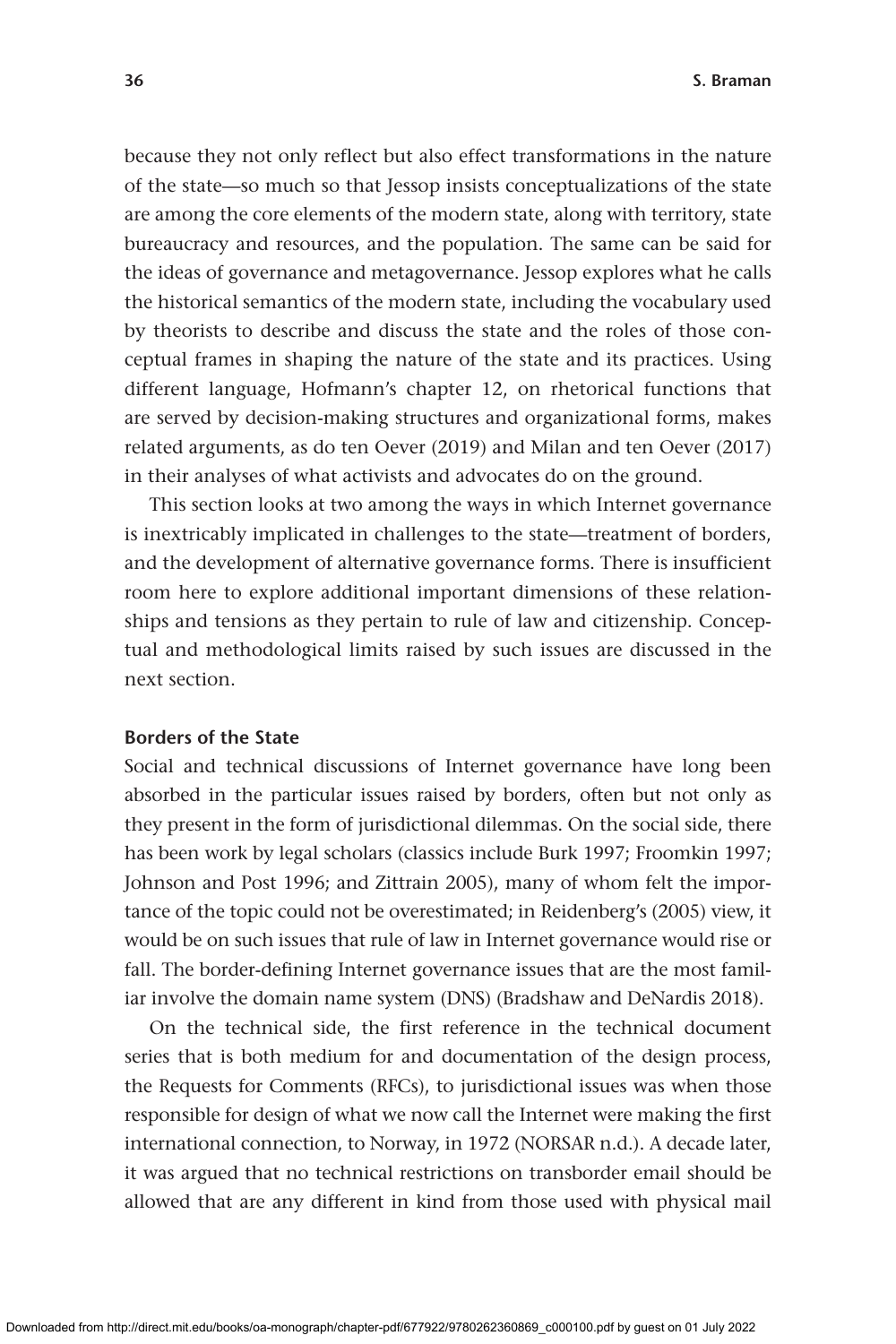(the question involved encryption), and it was suggested that, when Internet design and architecture come into conflict with the law, governments should change their laws to solve the problem (RFC 828 [Owen 1982]). Other border issues that came up in the first decades, each launching ongoing design debates and efforts, included identity certification procedures (e.g., RFC 1114 [Kent and Linn 1989]), addressing (e.g., RFC 1218 [North American Directory Forum 1991]), and network security (e.g., RFC 1244 [Holbrook and Reynolds 1991]). By the close of the 1980s, discussion in RFCs included references to comparative legal scholarship (e.g., RFC 1135 [Reynolds 1989]).

The question of how to think about the boundaries of the geopolitical state in network terms has always been a challenge. Rutkowski (2011) provides an invaluable history of what we think of as cybersecurity principles, beginning with how they were first used in treaties dealing with postal systems and semaphore networks long before the digital era. Provisions included such things as exchanging network architecture and addressing information, data retention, authentication of messages of governments, and filtering of harmful messages. Among the principles to which almost every country in the world was a signatory at the time of his analysis are not only the proactive requirement to ensure communications security (a contemporary concern in the international legal community because of the question of how much a government needs to know regarding what flows through networks that cross its geographic territory), but also the rights to cut off all state connections with the international network and to cut off all private communications deemed dangerous "to the security of the state or contrary to its laws, to public order or to decency" (Rutkowski 2011, 15). Today we popularly refer to "rights to cut off" as the Internet kill switch (Vargas-Leon 2016).

Importantly, Rutkowski (2011) included a detailed description of what it took for him to collect all the pertinent documents from multiple institutional sources and to transfer the data from print and digital formats into a common digital format for analysis, processes that clearly took significant amounts of time and resources. By publicizing his data collection method and making the materials publicly available for use by others, Rutkowski urges us to do the same with other historical materials we need to study. In what other areas of Internet governance research would this kind of recuperation and sharing of primary research materials be of value? Should an institution take leadership in hosting such materials on behalf of the global community of Internet governance researchers?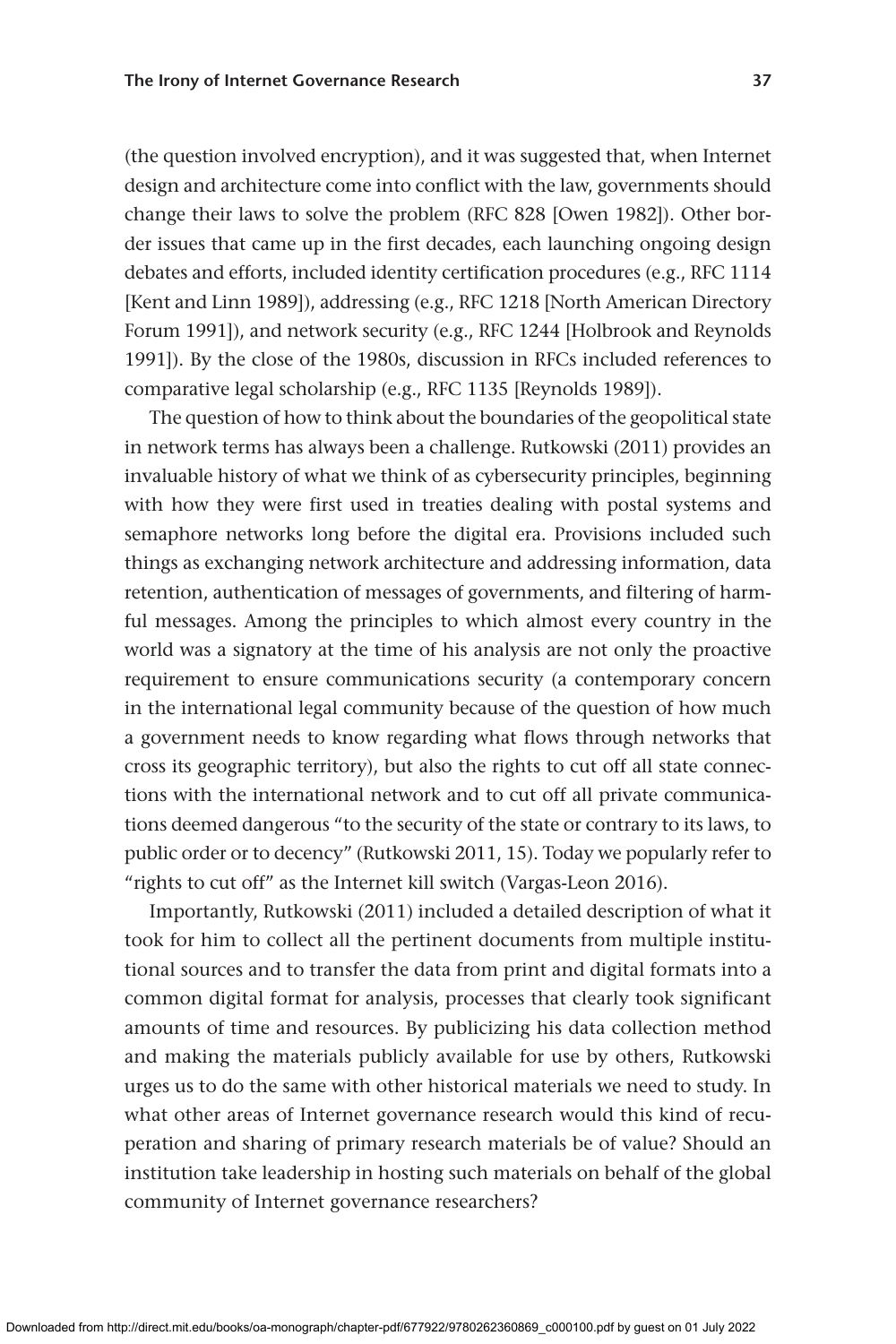International telecommunications network border issues have always been complex. Negotiations over international telecommunications networks in the late 19th and early 20th centuries revolved around such fundamental matters as the nature of corporations and what it means to be "foreign" (Zajácz 2019). For a long time, the US Federal Communications Commission operationally treated Canada and Mexico as domestic for regulatory purposes, and Alaska and Hawaii as foreign, because the agency found it more convenient to determine the boundaries by those of the specific network technology involved (land technologies to get to Canada and Mexico, underwater technologies to get to Alaska and Hawaii) than by geopolitics. Decisions about where to put the "border" between countries linked by a telecommunications circuit, necessary for the purposes of determining who paid whom for what when it comes to network flows in the world of telecommunications regulation as it had long been, were conceptual and negotiated (Frieden 1993), lending particular importance to national categorical decisions made regarding how to regulate the "converged" technological environment once digitization was at hand (Frieden 1984, 2004) from the international network perspective.

What is required to carry through on commitments made in the international treaties about electronic networks analyzed by Rutkowski (2011) is, of course, qualitatively and quantitatively more complex and thus difficult to understand and to successfully engage with in the contemporary environment. *Tallinn Manual 2.0* (Schmitt 2017) essentially suggests a new policy principle—the right of a state *not* to know what is going through networks that cross its territory or for which it has any other kind of responsibility, as a protection against needing to act on it in ways that could be self-destructive and/ or politically unacceptable (Braman 2017). There are other areas in which developments provide limits to states, most notably with cybersecurity something cannot be considered an action of national or homeland security concern unless it is an action against the state or the state, or an agent of the state, is involved. Ongoing questions for Internet governance researchers include asking how we can tell if something or someone is "of the state" in any given context or process or agent, and whether that is so by fiat, de jure or de facto. The problems are conceptual, empirical, and—perhaps, apparently, and/or potentially—contextual. How do ICANN processes affect perceptions of effective boundaries and expectations that governance must come from geopolitically recognized states in accord with rule of law? What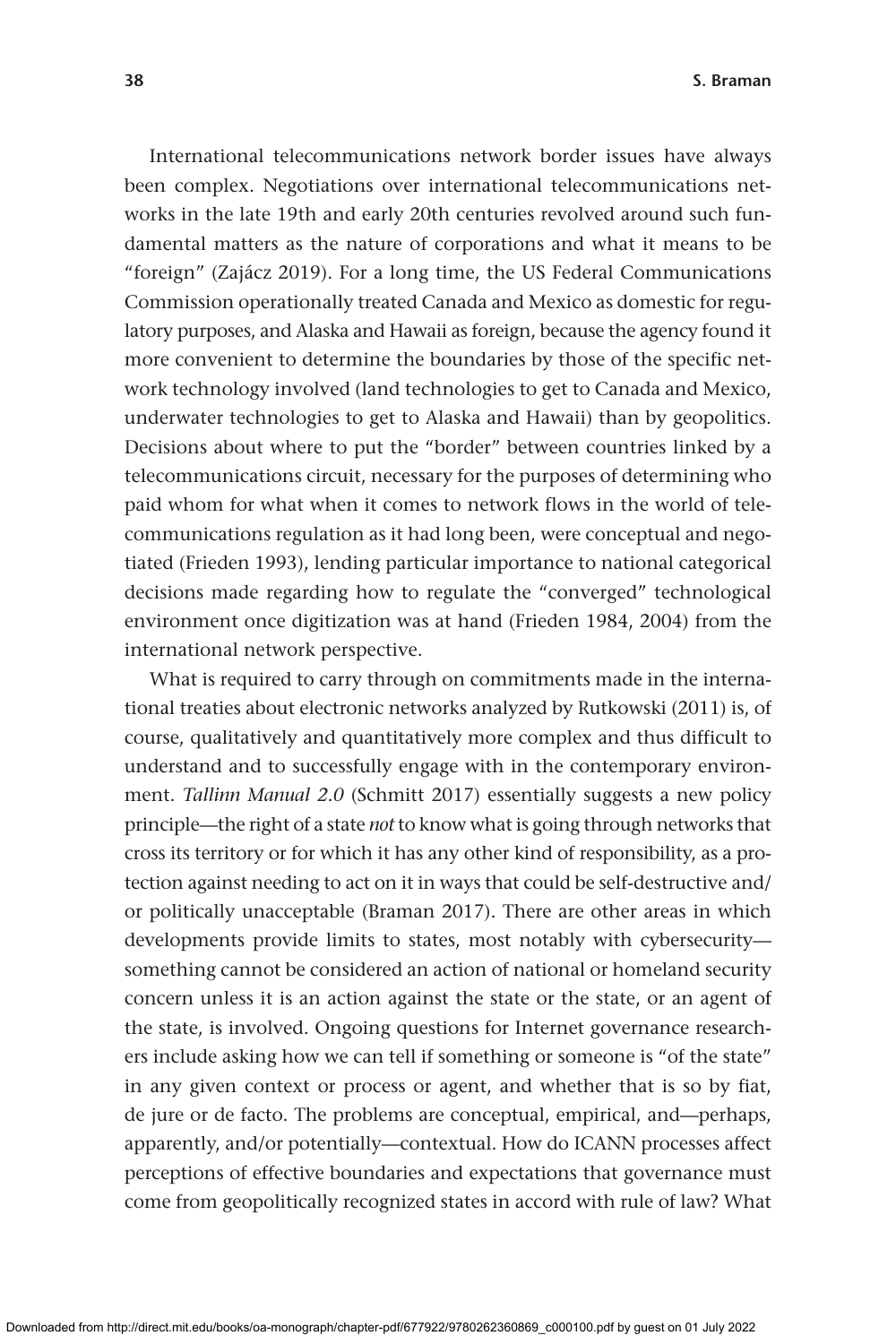are the effects of the DNS structure on regional, national, and local identities and community functions? What are the effective borders in cyberspace that ordinary users experience when engaging in activities of particular types, when they exhibit certain characteristics and/or when there are tensions between activities as bounded by geopolitical, network, or institutional (third-party intermediary) "jurisdictions"? How do users know when they are crossing each of these types of borders, and what matters to them when they do? To what extent are users aware when they cross borders on the Internet, and when does that matter to them?

Another path of Internet governance research involving borders became visible when the US government began surveilling information held on travelers' electronic devices at border crossings (for a period, irrespective of citizenship status) and related developments. At the beginning of the 21st century, a draft "PATRIOT Act 2" named the Domestic Security Enhancement Act was proposed that included reducing or eliminating some US citizenship rights for those who publicly expressed concern about the civil liberties and human rights dimensions of post-9/11 security and surveillance practices. It seems possible that a continuation of the Trump administration in the United States could result in dilution of citizenship rights on the basis of relationships with foreign nationals conducted through or facilitated by the Internet, providing a model that might well then be followed by other countries. What kinds of political and legal proposals are being put forward regarding treatment of information and communication that crosses borders, the relationship networks of which they are a part, and the identities of those who engage in cross-border flows and relationships in countries around the world, whether those are directed at the border gateway protocol within the network, censorship of certain types of content, or other control points?

## **Alternative Governance Forms**

It was during the second of the stages in the history of the literature on changing states that we saw the rise of governance forms that are alternative to the state and in competition with it (Bevir and Rhodes 2011). The Internet and its governance have provided the affordances through which to develop multinational and transnational organizational forms of even greater scale, scope, flexibility, and power relative to states. The network makes it possible for such organizations to engage in "regulatory arbitrage,"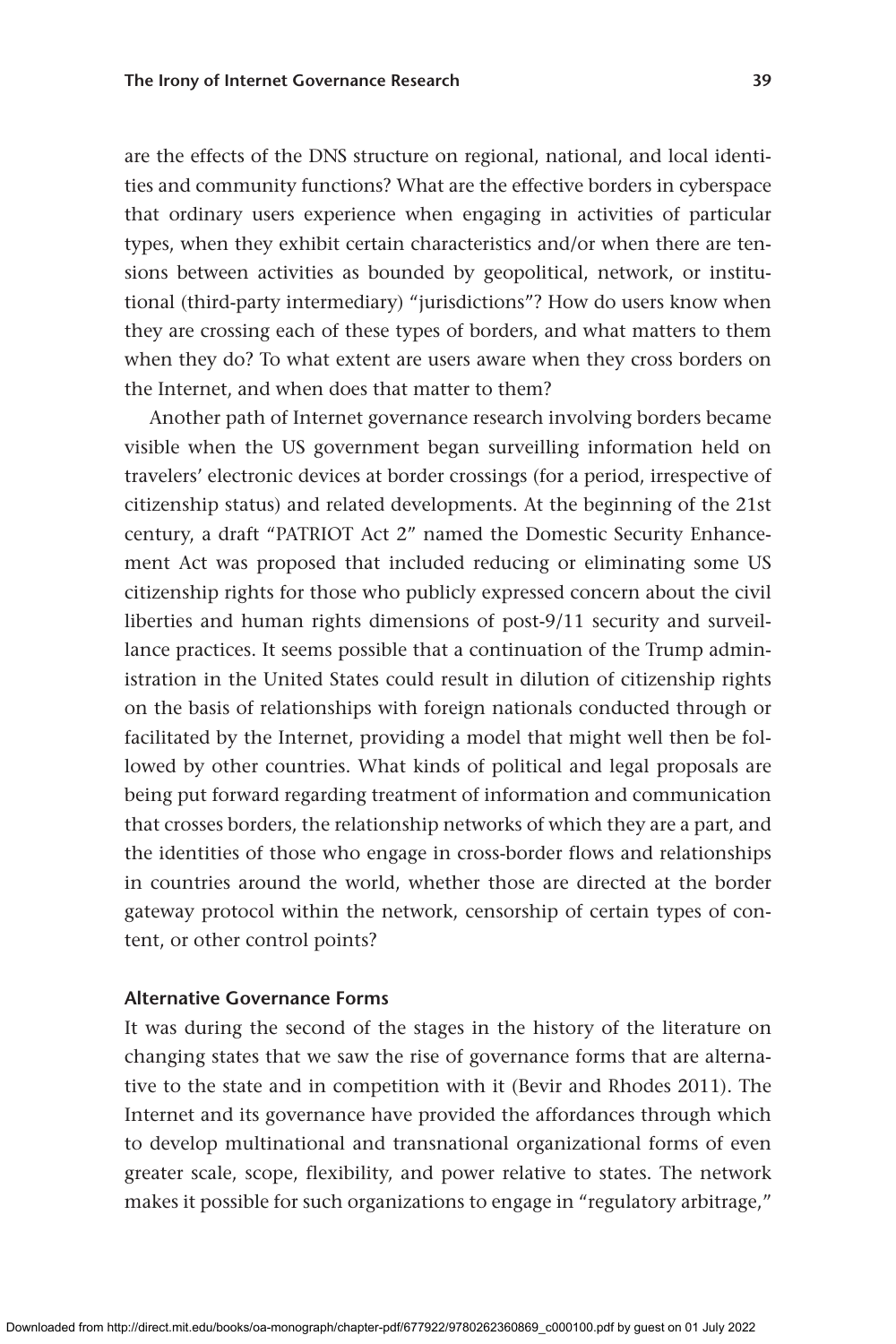maximizing organizational ability to take advantage of resources and opportunities offered by geopolitically recognized entities (Froomkin 1999). The work by Raymond and DeNardis (2015) on the varieties of multistakeholderism and Kulesza's (2018) analysis of its limits are foundational on this subject for those studying Internet governance. Musiani (2016) points out that the DNS itself can simultaneously be considered a technology and an alternative governance institution.

It should not be surprising that as geopolitical governments privatize formerly public functions and corporations simultaneously become increasingly governmental, the public and private sector entities as social technologies converge, yielding new organizational and decision-making forms. Two literatures studying these developments have been particularly influential. Scholars in the law and society tradition study the ways in which internal practices, programs, and rules serve governance functions (beyond the more traditionally acknowledged and publicly aggressive approaches of lobbying and revolving doors) (Mather 2013). In an example of such work relevant to Internet governance research as defined here, Bamberger and Mulligan (2015) studied corporate implementation of privacy law in several countries. The second literature of importance is that on governmentality as theorized by Michel Foucault (1980, 1982, 1984). Cerny (2008) provides one example of this type of analysis as applied to the looseness, ambiguities, flexibility, uncertainties, and multiplicities of the Internet governance environment, but Foucauldian ideas have influenced many, including thinkers in mainstream political science (e.g., Jessop 2011). The two approaches—law and society, and governmentality—are not in conflict with each other, but whichever is used, these trends can make it more difficult for those studying Internet governance to pursue many types of questions because access to information becomes more difficult when it can be claimed that data and its processing are proprietary, when the data are lost altogether because what had been considered a government function is abandoned, or when the data are unavailable for other reasons. Jørgensen in chapter 13 provides important experience-based advice in this regard, but here the most pressing challenges that Internet governance researchers face are conceptual and methodological.

There are recurring aspirations to use the Internet to operate completely outside the reach of national and international law, whether that is attempted physically, as in the Sealand experiment, or through some other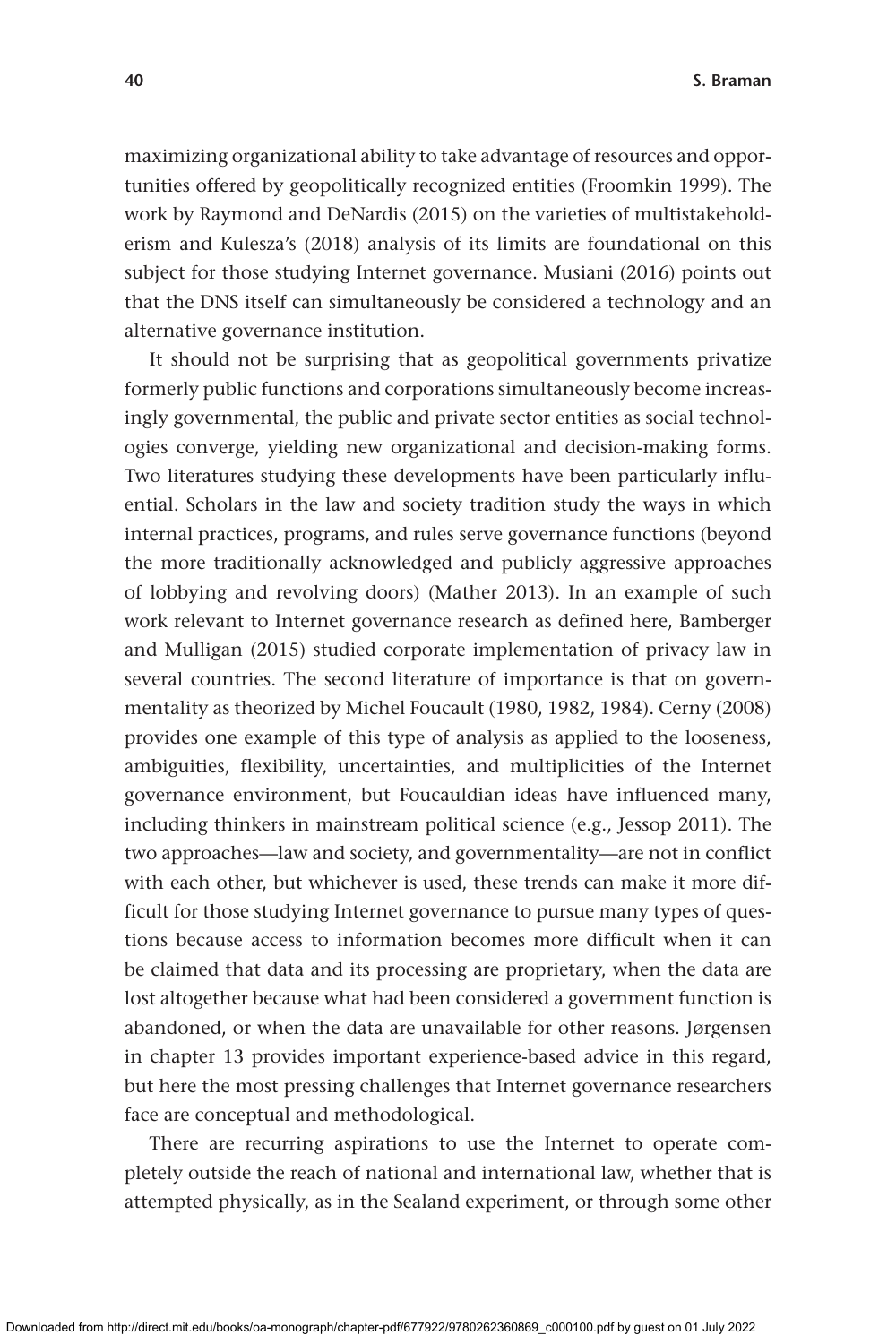means. The current locus of such aspirations is the blockchain, though as Werbach (2018) informatively and persuasively argues, the blockchain will be most useful and is most likely to succeed if it is fully articulated within the law. That point is not limited to the blockchain, though how such efforts relate to the law will vary. In her analysis of internal attempts by Silk Road to prevent illegal online activity in pursuit of the anonymous networking entity's long-term success, Zajácz (2017) illustrates one reason this is so—the very protections for anonymity that allowed that network's illegal activities to continue as long as they did out of view of the state in turn undermined efforts by those who managed Silk Road to guarantee that participants in the marketplace would meet their obligations in the manner required for the trust needed to sustain the market. Across types of cybersecurity incidents, Wolff (2018) has found that it is much harder for those who engage in cyberattacks to use what they get once they bring it out of a database or network than it is for them to get in.

A seriously understudied type of Internet governance is that taking place within the autonomous systems the Internet, "a system of interconnected autonomous systems" (Tozal 2016), comprises. They are important control points (DeNardis 2012, 2014), can be categorized by the types of peering relationships they preferentially engage in (Tozal 2016), and can be mapped geographically as well as topologically, providing insight into additional ways in which such systems may be subject to political control (Yacobi-Keller et al. 2018). Some argue that the multiplicity of these systems justify describing the Internet as distributed rather than decentralized (Mathew 2016). When there are cyberattacks, they are leveled at autonomous systems, so Nur and Tozal (2018) suggest a method for measuring centrality that is based on how relatively critical a given autonomous system is to the network, or to society, as a whole. And that is about as far as the literature goes. Will we start thinking in terms of citizenship in autonomous systems, as the network unit of particular importance to user operations? Would going this route make it easier to think about governance tools that can be used in common irrespective of whether the autonomous system involved is public or private, or are different sets of governance tools still needed for the two types of subjects? With whom does thinking about autonomous systems from a governance perspective put ICANN in relation?

These trends come together with the increasing governmentalization of social media. Reversing the trend of what has been happening with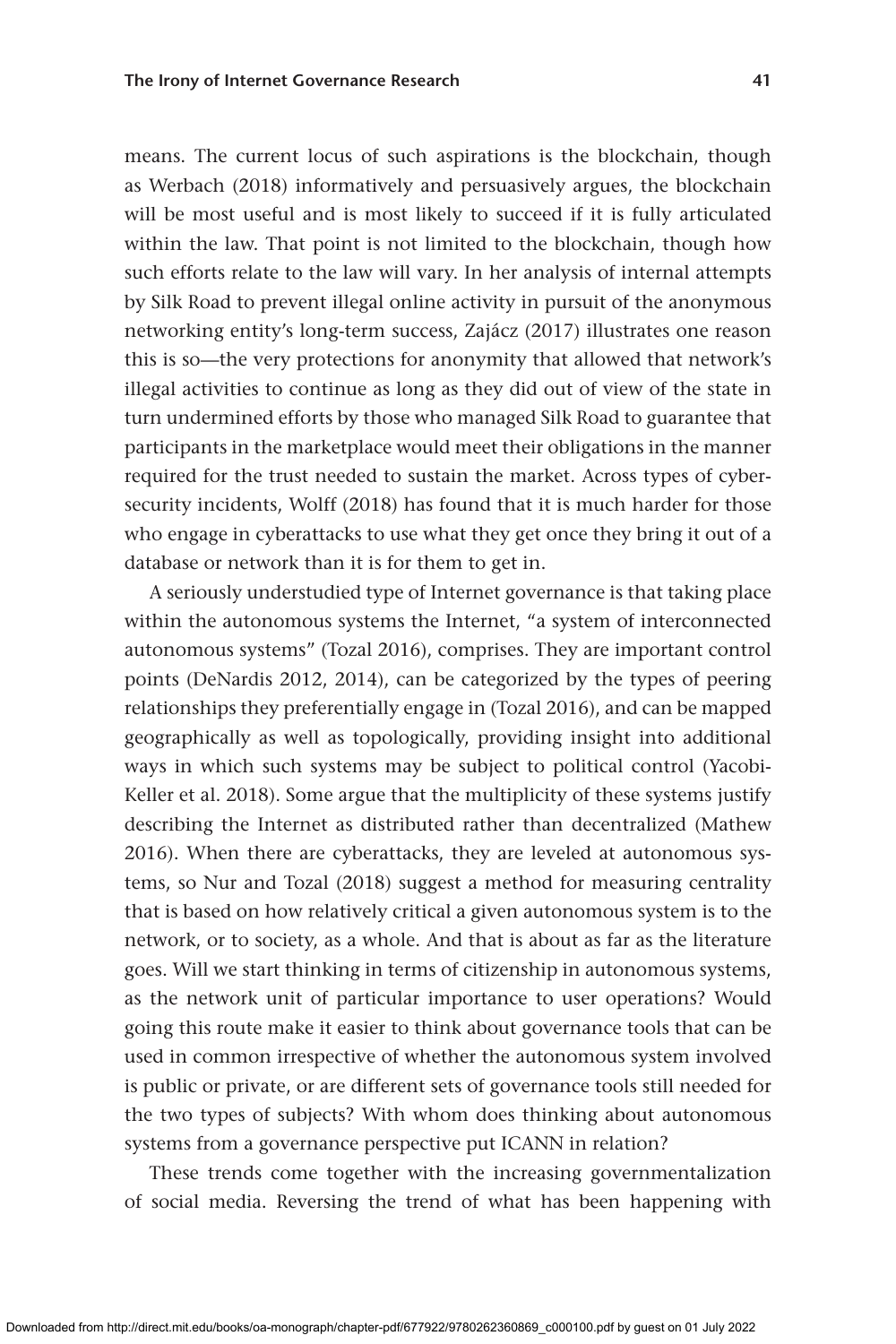citizenship, which has been becoming thinner and thinner, platforms are building from thin to thick: first currency is offered, then a means of engaging in transactions, then dispute resolution, and on. The announcement of Libra and its associated app that provides infrastructure for transactions and other financial matters from Facebook and collaborator corporations has gone the furthest in this regard by the time of writing. Geopolitical governance entities are insisting that the offerings undergo government review and approval before proceeding. What are the further concerns, if any, from the Internet governance perspective? To what extent, and how, are Internet governance decisions responsible should such offerings draw significant resources away from the state and toward the corporation that hosts the social media platform that will serve as the governance infrastructure, in turn contributing to the weakening of rule of law from the perspective of geopolitically recognized states?

## **Conceptual and Methodological Limits**

Although, as discussed above, the general socio-technical point has by now been beautifully made, illustrated, and practiced, today's Internet governance research questions require attention to analytical dimensions not historically addressed. This in turn requires us to go further theoretically, conceptually, and methodologically in many areas for which this this chapter does not have space, such as level and type of complexity and liability issues. Following, though, are some of the conceptual, theoretical, and methodological challenges.

#### **Stages of Information Processing**

We are most accustomed to thinking about speech issues in terms of single speech acts that involve identifiable and quantifiable (unitizable) expressions, flows of information, or sets of interactions. The sensemaking literature, and that which focuses on meaning making by an active audience, looks at how multiple flows come together at specific human conjunctures but still typically involve single steps. The problem of what it would take to effectively and meaningfully evaluate algorithmic decision-making, however, reminds us that in most, if not almost all, cases, it will actually be a stream of steps of information processing that yields the effect of any given one. How many steps back need to be known to be confident of the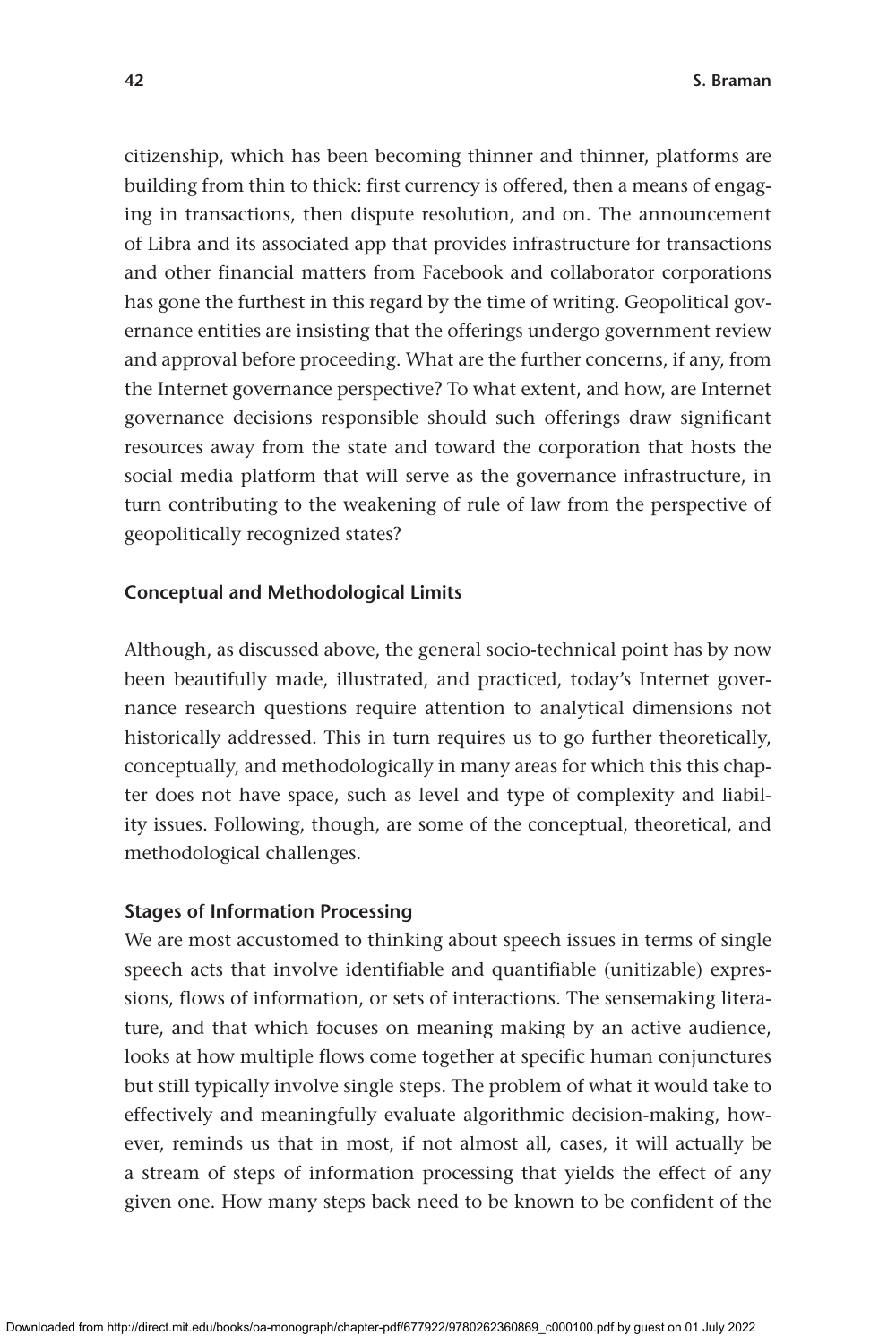provenance of informational or communicative content or of an action, whether by a human or daemon agent? Each information processing step can involve interactions with others that may themselves be complex systems involving diverse types of liability and levels of responsibility. Under what conditions is a specific agent to be held accountable for an act or communication resulting from interactions among many agents? We are beginning to hear calls for provenance of data regarding its information processing history from those seeking accountability and transparency of algorithms. How is such provenance most accurately and usefully determined? Who is to hold the records?

Conceptual and historical kernels of what it would take to achieve operationalizable answers to these questions for the purposes of current use within geopolitical legal systems and within the network exist. Treatment of the right to receive information as a necessary element of the right to communicate in the United States (and thus something that is also protected by the First Amendment) is one important example of an inherently multistep approach to thinking about the stages of information processing that need protection in order to achieve the constitutional goal. What new rights might be recognized as a result of further developing our ability to analyze algorithms for governance purposes? How might we come to articulate existing rights in new ways in order to map validly onto the digital environment in comprehensible ways? In what forms might such developments appear across the diverse institutions involved in Internet governance? What methods might be developed to identify when rights are being supported or being curtailed?

Analysis of information policy in US Supreme Court decisions of the 1980s (Braman 1988) found that essentially all involved some sort of reference to a model of an information production chain on which distinctions deemed to be of constitutional importance relied, whether implicitly or explicitly. A highly systematic effort to conceptualize information policy provisions across stages of the information production chain is underway by Rebecca MacKinnon's Ranking Digital Rights nonprofit organization [\(https://rankingdigitalrights.org](https://rankingdigitalrights.org)). How can these and other extant models available for distinguishing among stages of information production chains be used in Internet governance research? Do we need to conceptualize additional stages of such chains, or conceptualize known stages differently, in order to adequately understand what is happening online for Internet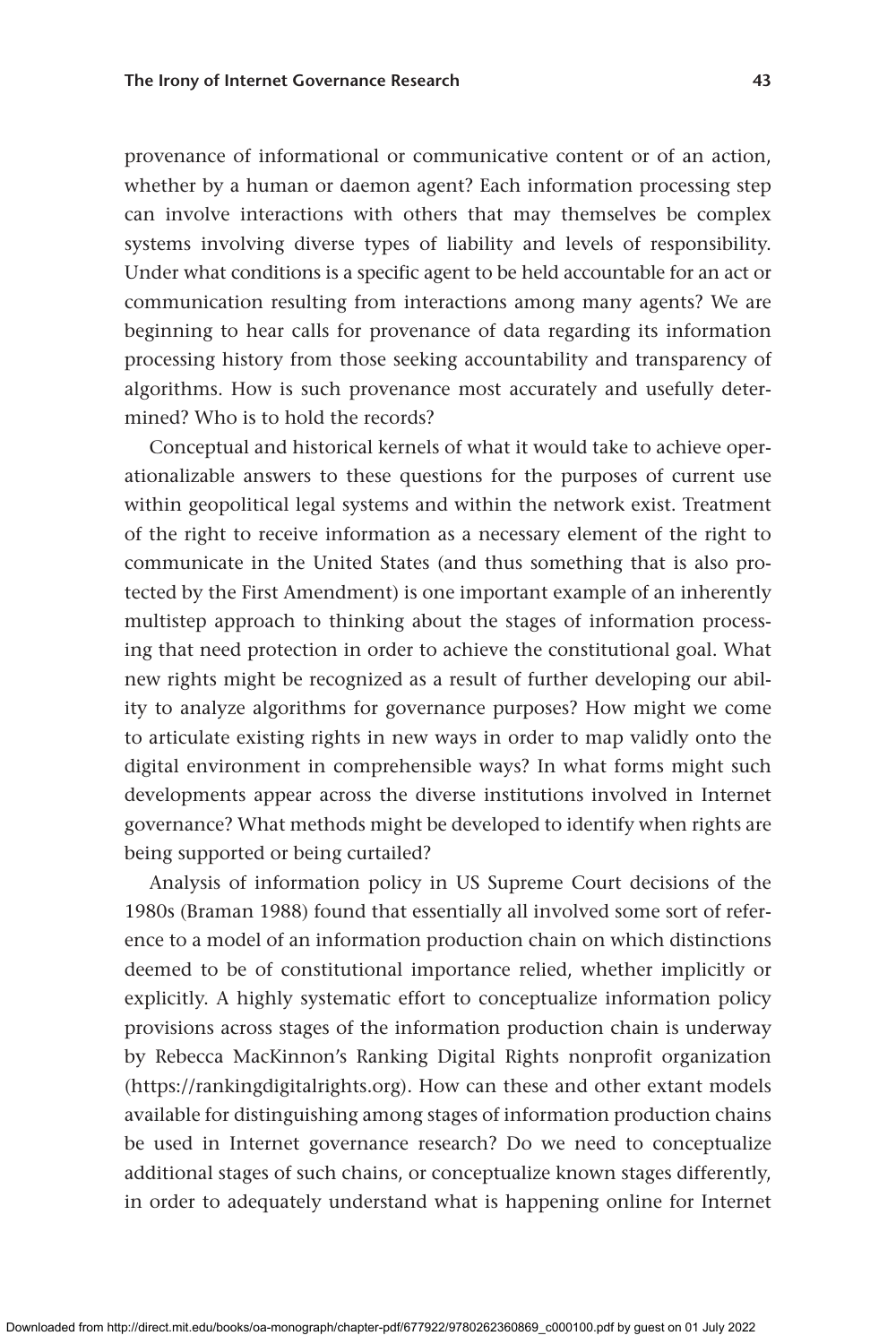governance purposes? What methodological tools can we develop to distinguish among stages?

# **Types of Information Processing**

Reliance on information production chain models in the course of legal analysis means that distinctions among types of information processing are being made for governance purposes. When struggles over specific types of information processing ensue, often what is at stake is whether the kind of processing involved is speech or not, with the answer determining whether fundamental protections for human rights and civil liberties, such as those protecting free speech, apply. Legal debates over this as they specifically arise in the digital environment go back at least to the 1990s (Burk 2000). Battles over treating code as speech should be expected to continue (Coleman 2009; Petersen 2015). In the world of what is now called cyber operations, the question of how to distinguish cybercrime (matters of national law) from cyberwar (matters of international law) has proven so difficult that this new terminology was developed to refer to the two jointly for analytical purposes (Schmitt 2017).

Just how to draw distinctions among types of information processing in the online environment is at the heart of debates over governance of and by algorithms. Most of the literature in this terrain to date has started by identifying undesirable effects of the use of particular algorithms, such as bias or incitement. The work on information policy in constitutional law mentioned above distinguished between only two types of information processing—human and machinic, what we now refer to as algorithmic. Already in the 1980s it was clear both that that was far from adequate, and that going further would require significant intellectual effort. Now that the algorithmic moment is before us, it is time to invest in that effort. For each issue examined by an Internet governance researcher, what are the types of information processing involved, and what are the distinct governance problems attached to each? Is there a distinction between generalpurpose and single-purpose information production chains that is useful for governance purposes? How do the policy tools used to address the same issue as it may arise across different stages of the information production chain vary? Under conditions in which it can be assumed that technological innovation will continue at a significant pace and highly competitively, is it possible to group types of processes together for evaluative and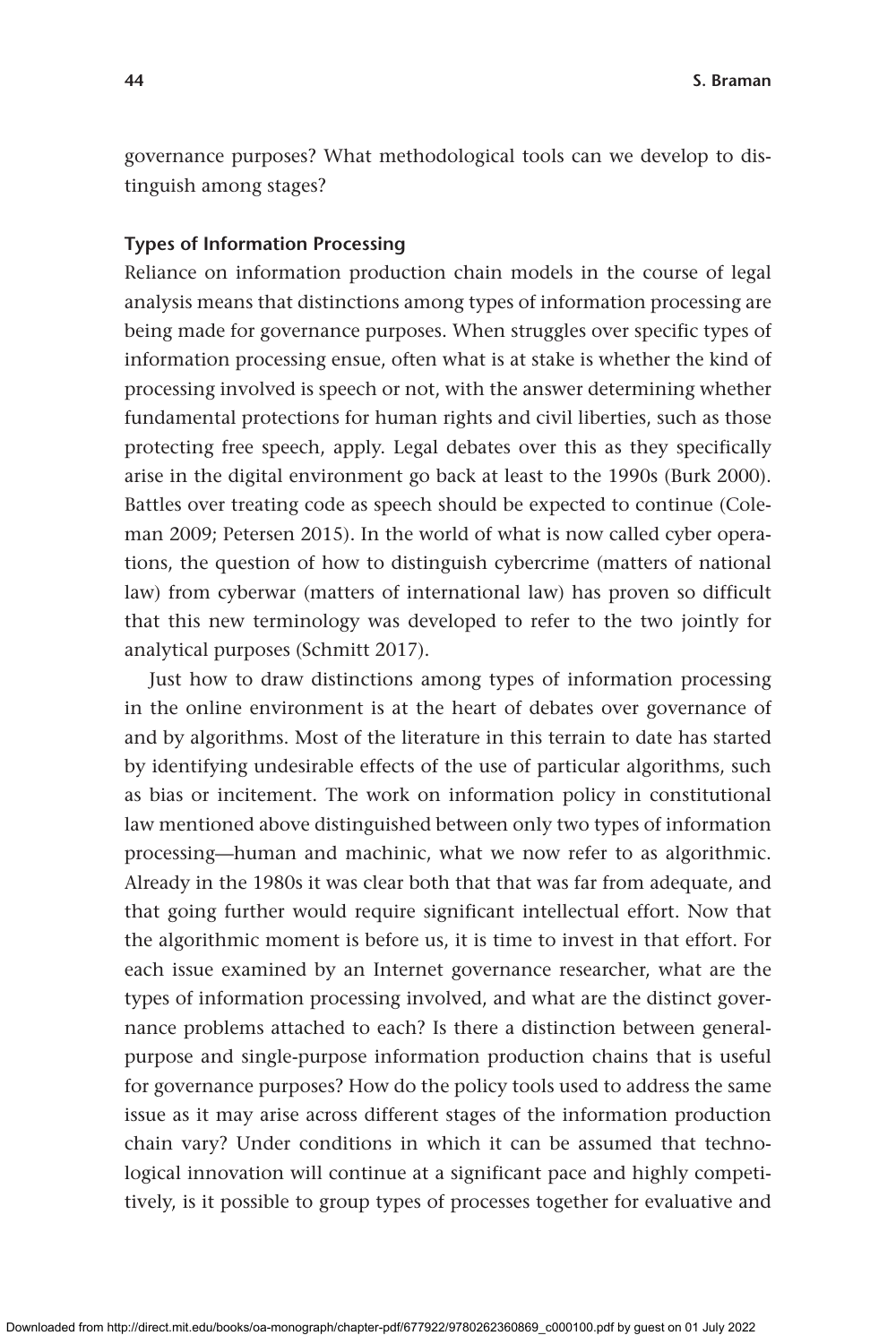governance purposes with confidence that the range of types of information processing of concern, and their uses, are actually being taken into account? What methods can be developed to evaluate the efficacy of such policy tools?

## **Types of Speakers and Information Processors**

Legal systems typically distinguish among types of communication speakers and receivers; examples include children versus adults, willing versus unwilling receiver, employee versus nonemployee, and spouse versus nonspouse. Analytical dimensions of long-standing interest include whether, and, if so, how, a speaker is anonymous; independent or autonomous (two related but distinct features); intelligent; and someone with whom there is a confidential relationship. In the digital environment, we have come additionally to think about whether the speaker is human or machinic, and we have come to think of speech as a distinct set of types of information processing. For those studying Internet governance in light of its importance vis-à-vis governance in general, it is particularly useful to approach the human versus machinic aspect through the lens of the question of who or what qualifies as a legal subject, and as a citizen.

Recognition of the distinction between human and machinic users—the latter referred to as daemons—was evident very early on in the history of Internet design (Braman 2011; McKelvey 2018). Each type of user required different things from the designers, some of whom communicated that they found the needs of daemons easier to understand than those of humans. It was acknowledged, however, that serving the needs of humans, odd as they might seem, led to solutions that were in many cases also significant improvements for the network. Artificial intelligence research focuses on how technologies can do things that humans do better than humans can do them. We are just beginning to see research on the separate question of how humans and daemons may differ when they engage in the same types of information processing. The story that deterrence games about nuclear war used computers rather than humans because it was found that humans would never launch nuclear warheads but computers would may be apocryphal, but it is telling even so. Vempaty et al. (2018) have found that humans and computers *do* differ when they engage in decision-making on at least some kinds of problems. This line of research is extremely important for those analyzing Internet governance processes. What kinds of differences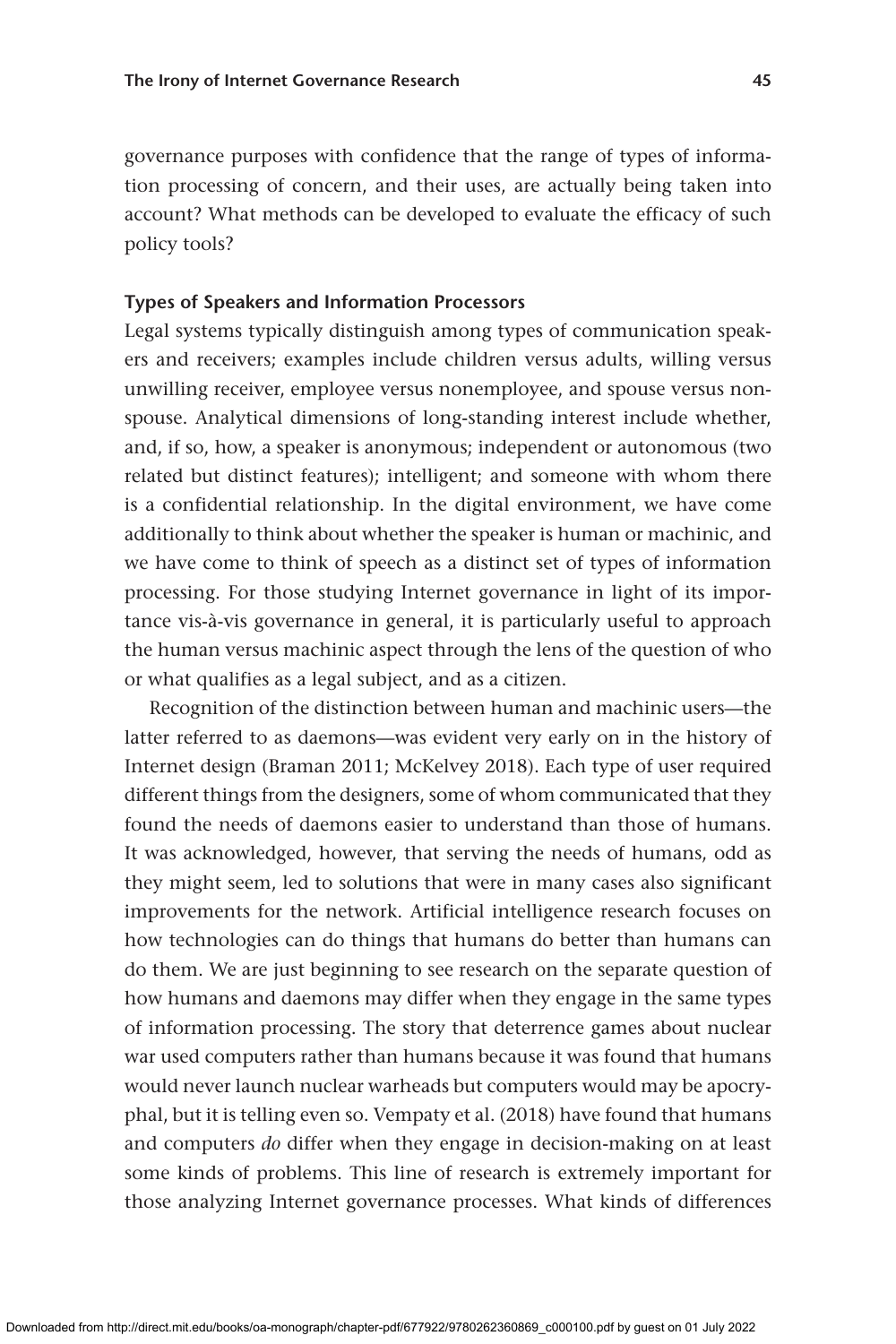in how the two types of information processors work need to be taken into account? How do these differences affect the values that are embedded in technology design or network architecture? How could such differences be presented in public and policy-making conversations in such a manner that they would make sense and could reasonably be the subject of decision-making?

The question of whether or not an entity is a legal subject arises both for individuals and for groups of people. Regarding the former, there is now a field of "robot law" (see, e.g., Calo, Froomkin, and Kerr 2016) that begins with the issue of personhood. When it comes to the latter, autonomous networks like WikiLeaks—not to be mistaken with the autonomous systems discussed above—are already proving problematic, as the US government found when it attempted to pursue that entity in the course of the Bradley (now Chelsea) Manning trial (Braman 2014). As social technologies continue to converge, producing new social forms, this problem is likely to arise repeatedly. The question of whether nonhumans can become legal subjects first came to the fore in the 1970s in the United States, when the issue was the environment. The history begins with a student, an origin story of a type familiar to Internet governance researchers: a law school student, Christopher Stone—son of the highly independent and influential investigative journalist I. F. Stone—sent his argument, since published as the book *Should Trees Have Standing?* (Stone 1974), to US Supreme Court Justice William O. Douglas, who in turn convinced the court to recognize that forests have standing before the law and thus have rights that could be legally protected. The suggestion that entities with artificial intelligence should be granted personhood was put forward before the Internet was commercialized and made available for general use (Solum 1991). Resonances between discussions of legal personhood for biological and machinic nonhuman entities continue (see, e.g., Solaiman 2017; Teubner 2006). What would change in Internet governance should daemons (which can include things like operating systems and network layers) and algorithms be granted legal personhood? How should the governance implications of such a fundamentally important development be taken into account when considering the question? Should all daemons and algorithms be treated alike from this perspective and, if not, what methods can be developed for drawing lines?

The literatures on citizenship dimensions of the Internet are large and diverse, as most broadly conceptualized beginning with political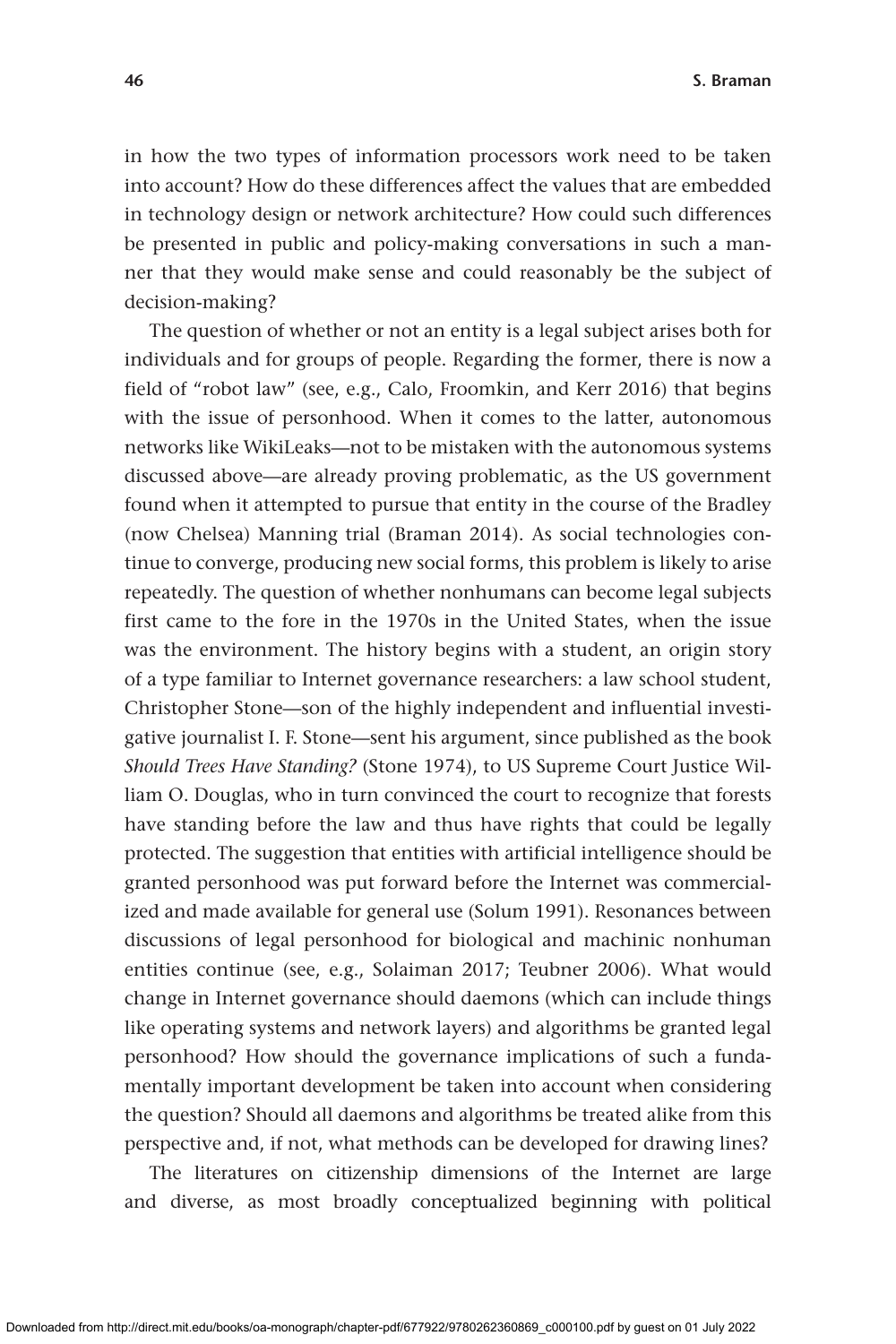communication research on the impact of the Internet on political behaviors. John Perry Barlow (1996) famously issued a "Declaration of Independence" for those who see themselves first and foremost as citizens of cyberspace, and shortly afterward it became popular to think in terms of the network citizen (Hauben and Hauben 1997). A reading of the Internet RFCs from the perspective of what they say about legal, policy, and political matters over time shows the development of a sense of network citizenship that can conflict with geopolitical citizenship, creating problems for Internet governance (Braman 2013). This author's first exposure to the concept in the mass media was in a Singaporean newspaper in 2000, which used "network citizenship" as a term the readers were assumed to understand to refer to individuals who engaged in political activity online. Indeed, a quick search in summer of 2019 of the literature for "network citizenship" finds most of it is research on Asian countries. The development of China's social credit system (Liang et al. 2018) provides evidence of one direction in which network citizenship can evolve. MacKinnon (2012) argues for another, reviving the use of the concept in her call for development of a sense of global participation in decision-making for the Internet, done in a manner that effectively—not just rhetorically—protects human rights and civil liberties. How can tensions between geopolitical and network political citizenship be resolved? The history of the concept of citizenship is marked by the addition of dimensions considered to be inherent to the notion; do we need additional conceptual work to take into account the nature and implications of network citizenship? How does approaching Internet governance research through the lens of network citizenship affect the questions we ask and how we ask them? What does inclusion of both machinic and network citizenship require of the indicators we use to evaluate the nature and strength of democratic practices?

## **Governability and Irony**

No one disputes that such matters as equity and fairness should be taken into account in technology design and network architecture. The challenge is that doing so may require more than we are now actually capable of in terms of fully understanding what is happening when highly complex systems multiply interact with each other across scales, geographies, uses, scopes, and contextual conditions. This is no apologia, nor a suggestion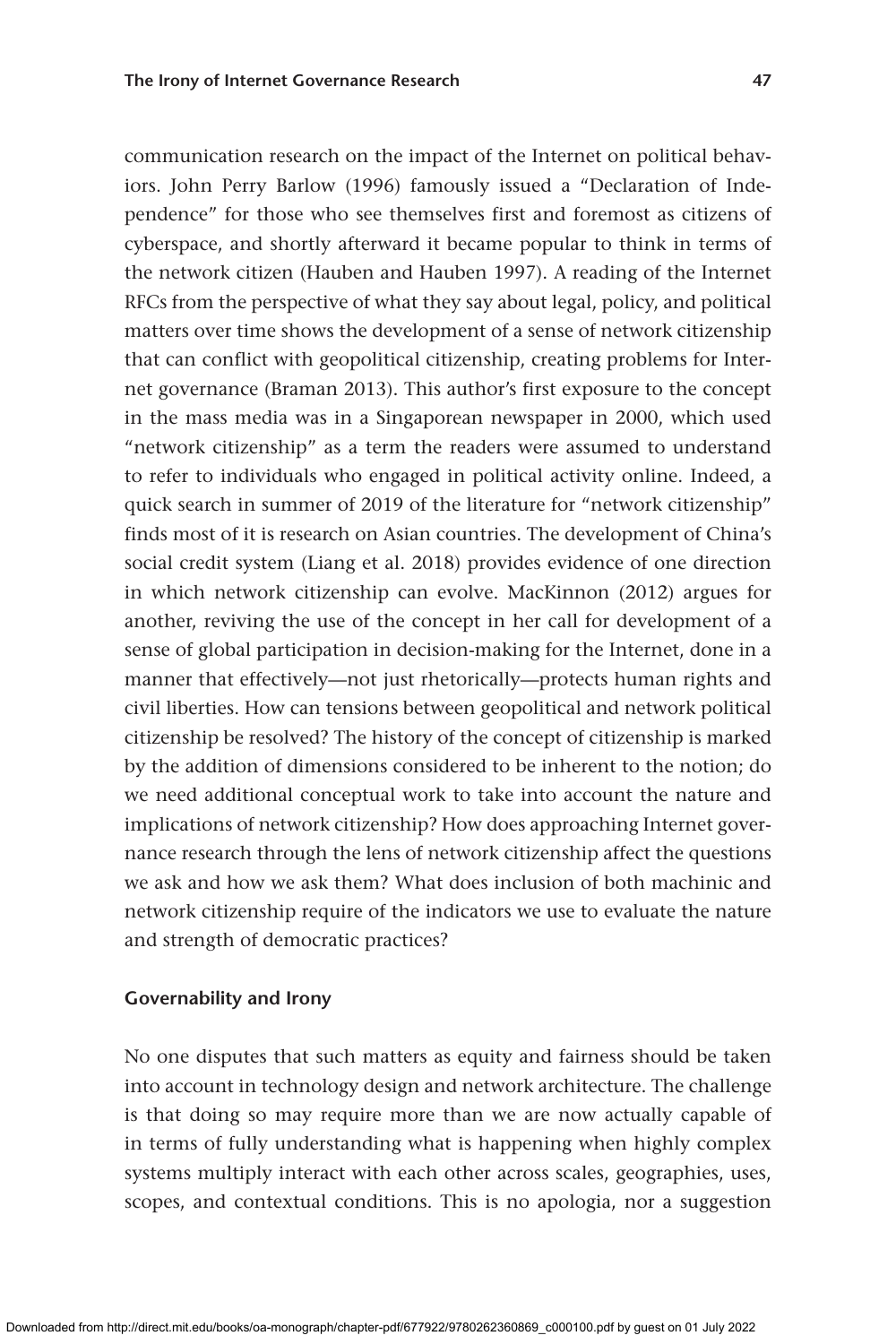that demands for incorporating attention to such matters within design processes in as accountable a manner as possible shouldn't continue to be fought for—but it *is* an expression of humility in the face of what might actually be humanly possible when it comes to the governability of this environment, irrespective of by whom or for what purposes.

In the face of what so many political scientists now acknowledge to be the inevitability of governance failures, Jessop (2011) identifies three ways in which governance entities manage to not fail, to appear not to fail, or to, in essence, redefine what is meant by failure. An entity can achieve the appearance of successful governance by making sure that any problems appear beyond the spatiotemporal horizons (or perceptions of horizons) of a given set of players or forces. It can survive through a continual *fuite en avant*, continually escaping from one crisis by turning to another mode of policy making that will also fail. Or policy makers could engage in selfreflexive irony, even when they know they are likely to fail.

For Internet governance researchers, the first two of these are not within reach, but the third is. There are many ways of thinking about the job of an intellectual, but Clifford Geertz reminds us that, among other things, it is a way of life, and so are the methods we use:

The various disciplines…are more than just intellectual coigns of vantage but are ways of being in the world, to invoke a Heideggerian formula, forms of life, to use a Wittgensteinian, or varieties of noetic experience, to adapt a Jamesian. In the same way that Papuans or Amazonians inhabit the world they imagine, so do high energy physicists or historians of the Mediterranean in the age of Phillip II.… To set out to deconstruct Yeats's imagery, absorb oneself in black holes, or measure the effect of schooling on economic achievement is not just to take up a technical task but to take on a cultural frame that defines a great part of one's life. (Geertz 1982, 24)

The researcher *is* the methodological instrument irrespective of any other tools used (Lindlof and Taylor 2018). When we are talking about method, we are talking about who we are.

The irony of Internet governance research is that, as most broadly defined, Internet governance itself may not exist in any of a number of senses. Policies we do put in place may not be effective. What makes sense technically may not work politically, socially, or legally, and vice versa. It is becoming difficult to separate the Internet as the subject of governance of human communications from a wide variety of other types of processes and from the material environment itself. The subject (and subjects) may be too complex to be governable at all, or it may not even exist as a legal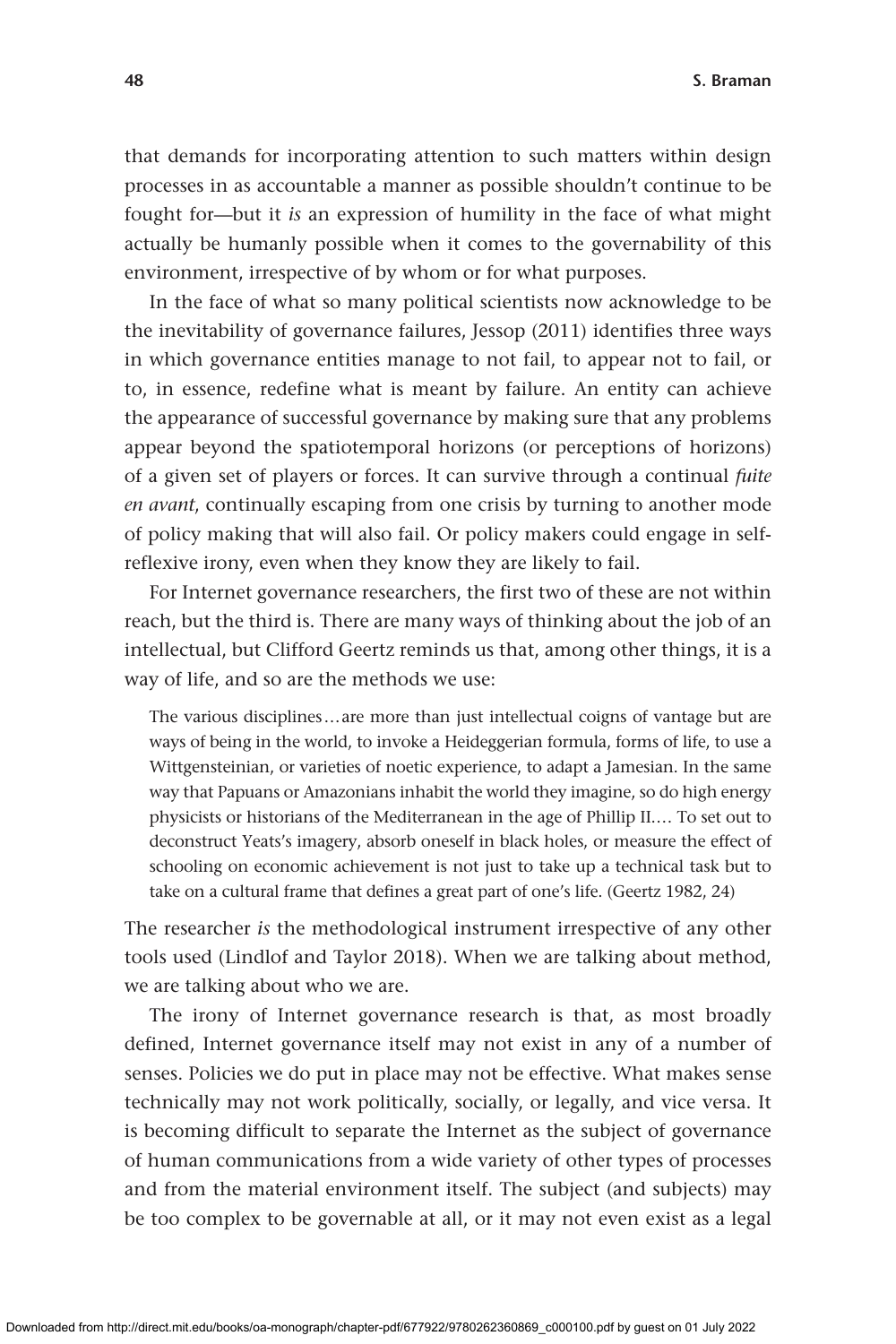subject. Political processes we thought were stable enough to support continued incremental social, economic, political, and cultural change are turning out not to be. Put together, all of these make Internet governance research a problem in metagovernance.

Whether or not Internet governance exists, we have a right to it—or may choose to go on as if we believe we do. Researchers are involved with lots of "ologies," from epistemology and methodology on. Deontology is among them.

#### **Note**

1. Sandra Braman, from *The One Verse City* (Eugene, OR: Wolf Run Books, 1974).

#### **References**

Abbate, J. (2017). What and where is the Internet? (Re)defining Internet histories. *Internet Histories, 1*(1–2), 8–14.

Antonelli, C. (1988). The emergence of the networked firm. In Cristiano Antonelli (Ed.), *New information technology and industrial change: The Italian case* (pp. 13–32). Dordrecht, Netherlands: Springer.

Antonelli, C. (2017). Digital knowledge generation and the appropriability trade-off. *Telecommunications Policy, 41*, 991–1002.

Archer, M. S. (1982). Morphogenesis versus structuration: On combining structure and action. *The British Journal of Sociology, 33*(4), 455–483.

Archer, M. S. (1988). Towards theoretical unification: Structure, culture and morphogenesis. *Culture and agency: The place of culture in social theory* (pp. 247–307). Cambridge, UK: Cambridge University Press.

Bache, I., Bartle, I., Flinders, M., & Marsden, G. (2015). *Multilevel governance and climate change: Insights from transport policy*. Pickering & Chatto.

Bambauer, J. R. (2017). Dr. Robot. *UC Davis Law Review, 51*, 383–398.

Bamberger, K. A., & Mulligan, D. K. (2015). *Privacy on the ground: Driving corporate behavior in the United States and Europe*. Cambridge, MA: MIT Press.

Barlow, J. P. (1996). A declaration of the independence of cyberspace. *Duke Law & Technology Review, 18*(1), 5–7.

Beckett, S. (1953/2012). *The unnameable*. New York, NY: Grove Press.

Bevir, M. (2011). Governance as theory, practice, and dilemma. In M. Bevir (Ed.), *The Sage handbook of governance* (pp. 1–16). Thousand Oaks, CA: Sage.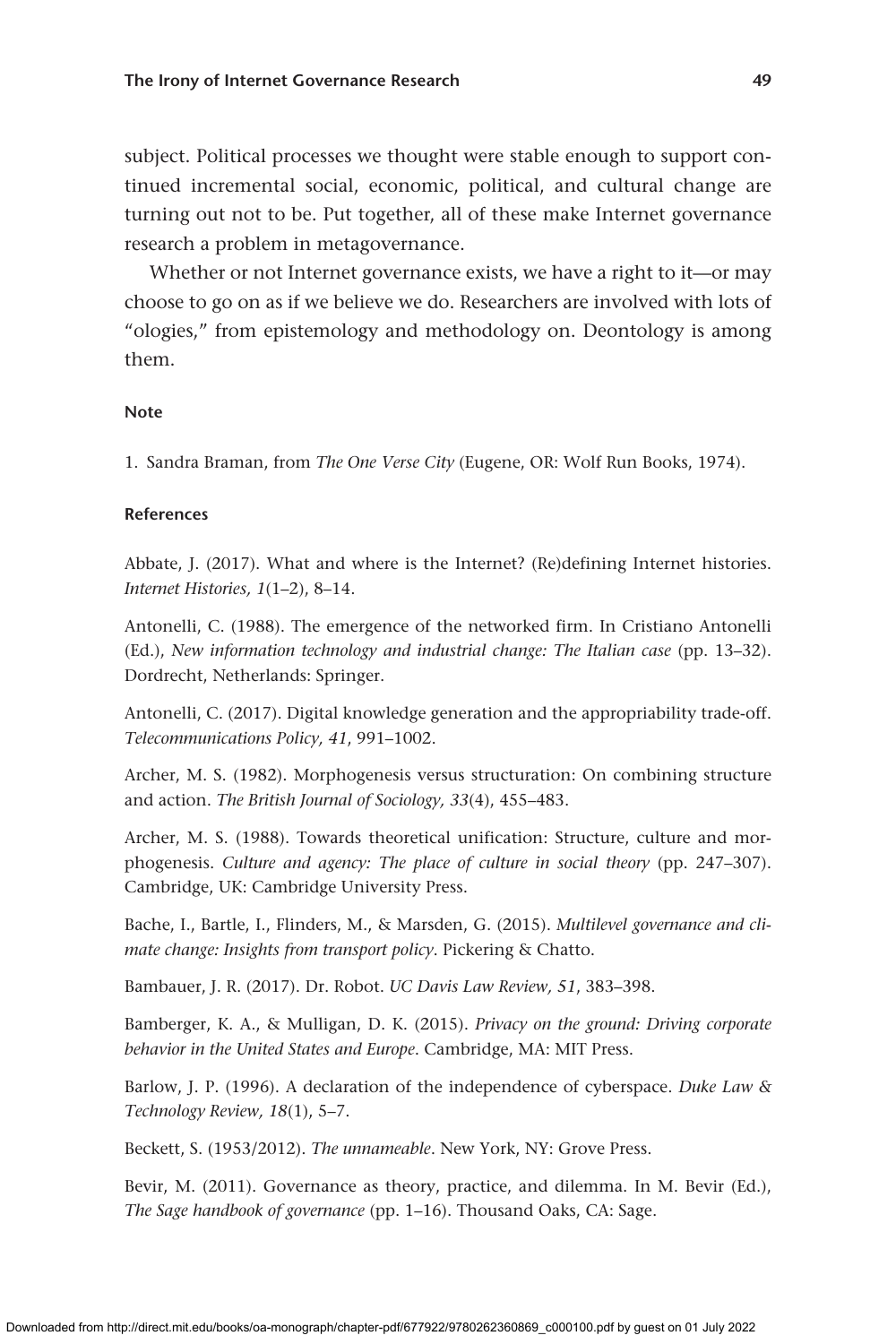Bevir, M., & Rhodes, R. A. W. (2011). The stateless state. In M. Bevir (Ed.), *The Sage handbook of governance* (pp. 203–217). London, UK: Sage Publications.

Bevir, M., & Rhodes, R. A. W. (2016). The "3Rs" in rethinking governance: Ruling, rationalities, and resistance. In M. Bevir & R. A. W Rhodes (Eds.), *Rethinking governance: Ruling, rationalities and resistance* (pp. 1–21). New York, NY: Routledge.

Bovaird, T. (2005). Public governance: Balancing stakeholder power in a network society. *International Review of Administrative Sciences, 71*(2), 217–228.

Bowker, G. (1994). *Science on the run: Information management and industrial geophysics at Schlumberger, 1920–1940*. Cambridge, MA: MIT Press.

Bradshaw, S., & DeNardis, L. (2018). The politicization of the Internet's domain name system: Implications for Internet security, universality, and freedom. *New Media & Society, 20*(1), 332–350.

Braman, S. (1974). *The one verse city*. Eugene, OR: Wolf Run Books.

Braman, S. (1988). *Information policy and the United States Supreme Court* (Unpublished dissertation). University of Minnesota. Dissertation #8823521; Proquest document ID 303670545.

Braman, S. (1995). Policy for the net and the Internet. *Annual Review of Information Science and Technology (ARIST), 30*, 5–75.

Braman, S. (2002). Informational meta-technologies and international relations: The case of biotechnologies. In J. Rosenau & J. P. Singh (Eds.), *Information technologies and global politics: The changing scope of power and governance* (pp. 91–112). Albany: State University of New York Press.

Braman, S. (2004a). The processes of emergence. In *The emergent global information policy regime* (pp. 1–11). Houndsmills, UK: Palgrave Macmillan.

Braman, S. (2004b). The emergent global information policy regime. In *The emergent global information policy regime* (pp. 12–37). Houndsmills, UK: Palgrave Macmillan.

Braman, S. (2004c). Where has media policy gone? Defining the field in the twentyfirst century. *Communication Law and Policy, 9*(2), 153–158.

Braman, S. (2005). The micro- and macroeconomics of information. *Annual Review of Information Science and Technology (ARIST), 40*, 3–52.

Braman, S. (2006). *Change of state: Information, policy, and power*. Cambridge, MA: MIT Press.

Braman, S. (2011). The framing years: Policy fundamentals in the Internet design process, 1969–1979. *The Information Society, 27*(5), 295–310.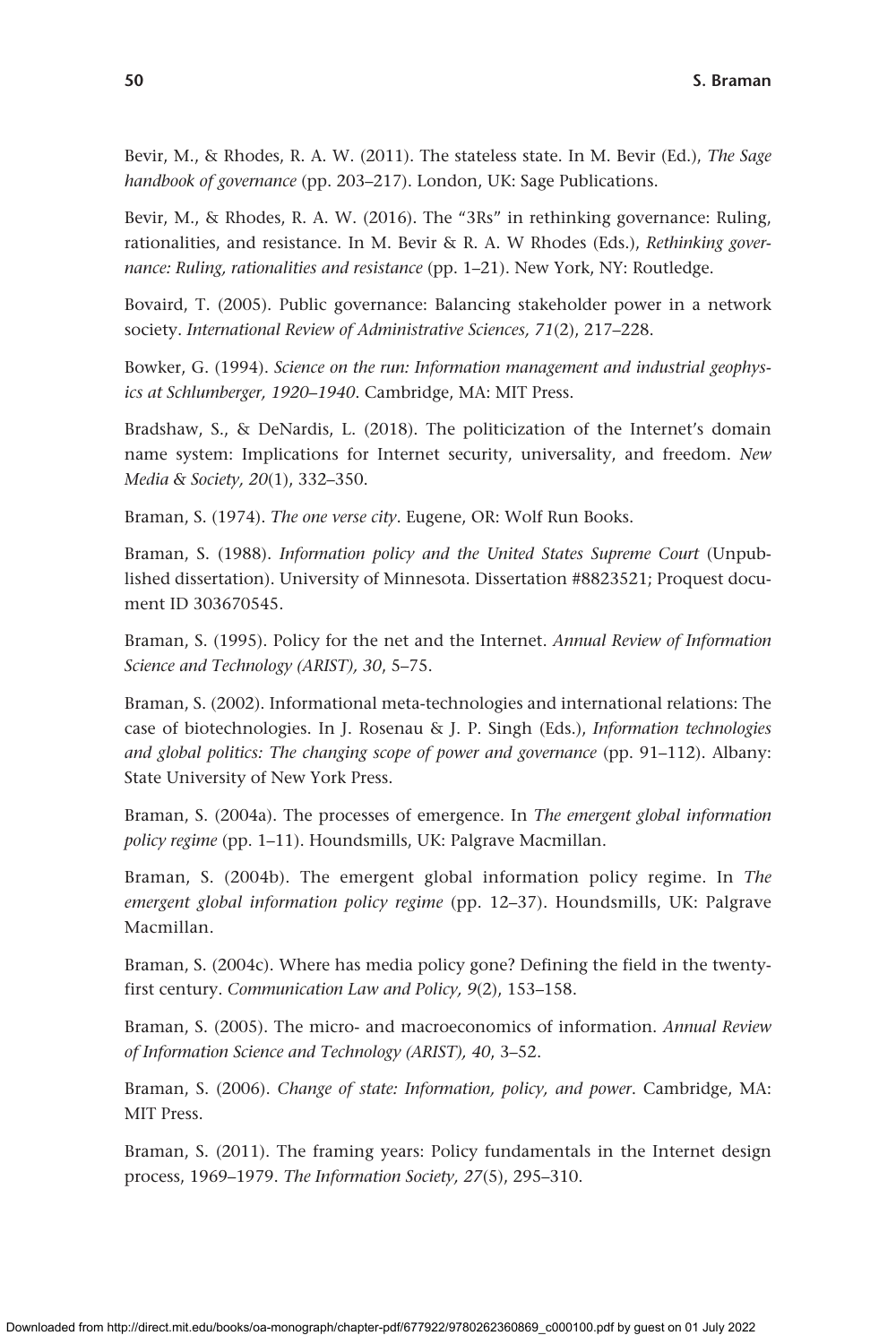Braman, S. (2013). The geopolitical vs. the network political: Internet designers and governance. *International Journal of Media & Cultural Politics, 9*(3), 277–296.

Braman, S. (2014). "We are Bradley Manning": Information policy, the legal subject, and the WikiLeaks complex. *International Journal of Communication, 8*, 2603–2618.

Braman, S. (2015). The state of cloud computing policy. In C. Yoo & J.-F. Blanchette (Eds.), *Regulating the cloud: Policy for computing infrastructure* (pp. 279–288). Cambridge, MA: MIT Press.

Braman, S. (2017). The medium as power: Information and its flows as acts of war. In C. George (Ed.), *Communicating with power* (pp. 3–22). Bern, Switzerland: Peter Lang, International Communication Association Theme Book Series.

Browne, M. (1997). The field of information policy, I: Fundamental concepts. *Journal of Information Science, 23*(4), 261–275.

Bruce, R. R., Cunard, J. P., & Director, M. D. (1986). *From telecommunications to electronic services: A global spectrum of definitions, boundary lines, and structures*. Boston, MA: Butterworth.

Brügger, N., Goggin, G., Milligan, I., & Schafer, V. (2017). Introduction: Internet histories. *Internet Histories, 11*(1–2), 1–7.

Burk, D. (1997). Jurisdiction in a world without borders. *Virginia Journal of Law and Technology, 1*(3), 1522–1687.

Burk, D. (2000). Patenting speech. *Texas Law Review, 79*, 99–162.

Calo, R., Froomkin, A. M., & Kerr, I. (Eds.). (2016). *Robot law*. Edward Elgar.

Cerny, P. G. (2008). The governmentalization of world politics. In E. Kofman & G. Youngs (Eds.), *Globalization: Theory and practice* (3rd ed., pp. 221–237). London, UK: Continuum.

Clark, D. D. (2018). *Designing an Internet*. Cambridge, MA: MIT Press.

Cohen, J. (2012). *Configuring the networked self: Law, code, and the play of everyday practice*. New Haven, CT: Yale University Press.

Coleman, G. (2009). Code is speech: Legal tinkering, expertise, and protest among free and open source software developers. *Cultural Anthropology, 24*(3), 420–454.

Coletta, C., & Kitchin, R. (2017, July–December). Algorhythmic governance: Regulating the "heartbeat" of a city using the Internet of Things. *Big Data & Society,* 1–17.

Cowhey, P. F. (1990). The international telecommunications regime: The political roots of regimes for high technology. *International Organization, 44*(2), 169–199.

Crawford, S. P. (2007). The Internet and the project of communication law. *UCLA Law Review, 55*, 359–407.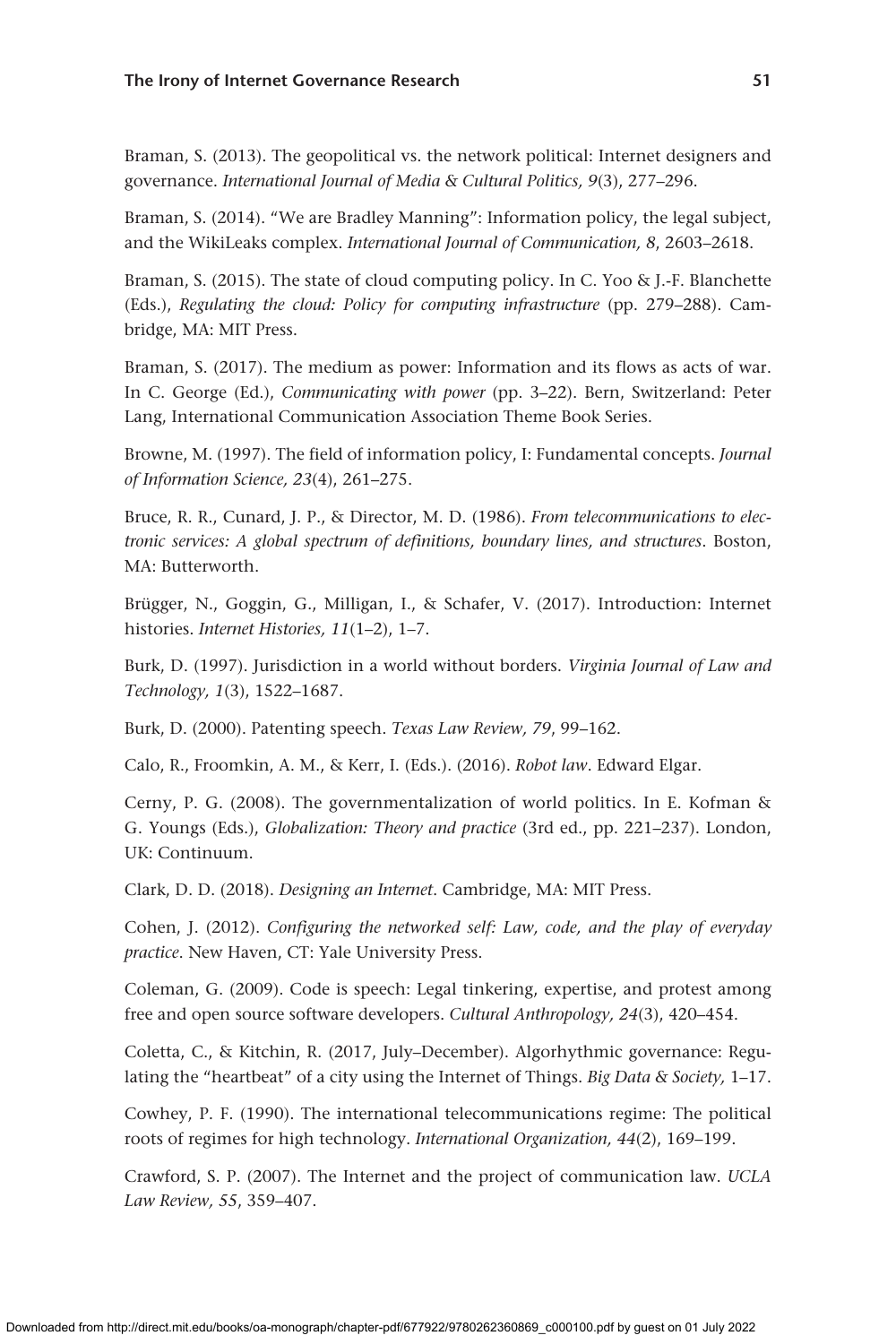DeLanda, M. (1991). *War in the age of intelligent machines*. New York, NY: Zone Books.

DeNardis, L. (2012). Hidden levers of Internet control. *Information, Communication & Society, 15*(5), 720–738.

DeNardis, L. (2014). *The global war on Internet governance*. New Haven, CT: Yale University Press.

DeNardis, L., & Musiani, F. (2016). Governance by infrastructure. In F. Musiani, D. L. Cogburn, L. DeNardis, & N. S. Levinson (Eds.), *The turn to infrastructure in Internet governance* (pp. 1–23). Houndsmills, UK: Palgrave Macmillan.

Dezalay, Y., & Garth, B. G. (1996). *Dealing in virtue: International commercial arbitration and the construction of a transnational legal order*. Chicago, IL: University of Chicago Press.

Drezner, D. W. (2009). The power and peril of international regime complexity. *Perspectives on Politics, 7*(1), 65–70.

Edwards, L., & Veale, M. (2017). Slave to the algorithm? Why a "right to an explanation" is probably not the remedy you are looking for. *Duke Law & Technology Review, 16*(1), 18–84.

Epstein, D., Katzenbach, C., & Musiani, F. (2016). Doing Internet governance: Practices, controversies, infrastructures, and institutions. *Internet Policy Review, 5*(3). doi:10.14763/2016.3.435

Foucault, M. (1980). *Power/knowledge* (C. Gordon, Ed.). New York: Pantheon Books.

Foucault, M. (1982). The subject and power. *Critical Inquiry, 8*(4), 777–795.

Foucault, M. (1984). Space, knowledge and power. In P. Rabinow (Ed.), *The Foucault reader* (pp. 239–256). New York, NY: Pantheon Books.

Frieden, R. M. (1984). The international application of the Second Computer Inquiry. *Michigan Yearbook of International Legal Studies, 5*, 189–218.

Frieden, R. (1993). International toll revenue division: Tackling the inequalities and inefficiencies. *Telecommunications Policy, 17*(3), 221–233.

Frieden, R. M. (2004). The FCC's name game: How shifting regulatory classifications affect competition. *Berkeley Technology Law Journal, 19*(4), 1275–1314.

Froomkin, M. A. (1997). The Internet as a source of regulatory arbitrage. In B. Kahin & C. Nesson (Eds.), *Borders in cyberspace* (pp. 129–163). Cambridge, MA: MIT Press.

Froomkin, M. A. (1999). Of governments and governance. *Berkeley Technology Law Journal, 14*, 617–633.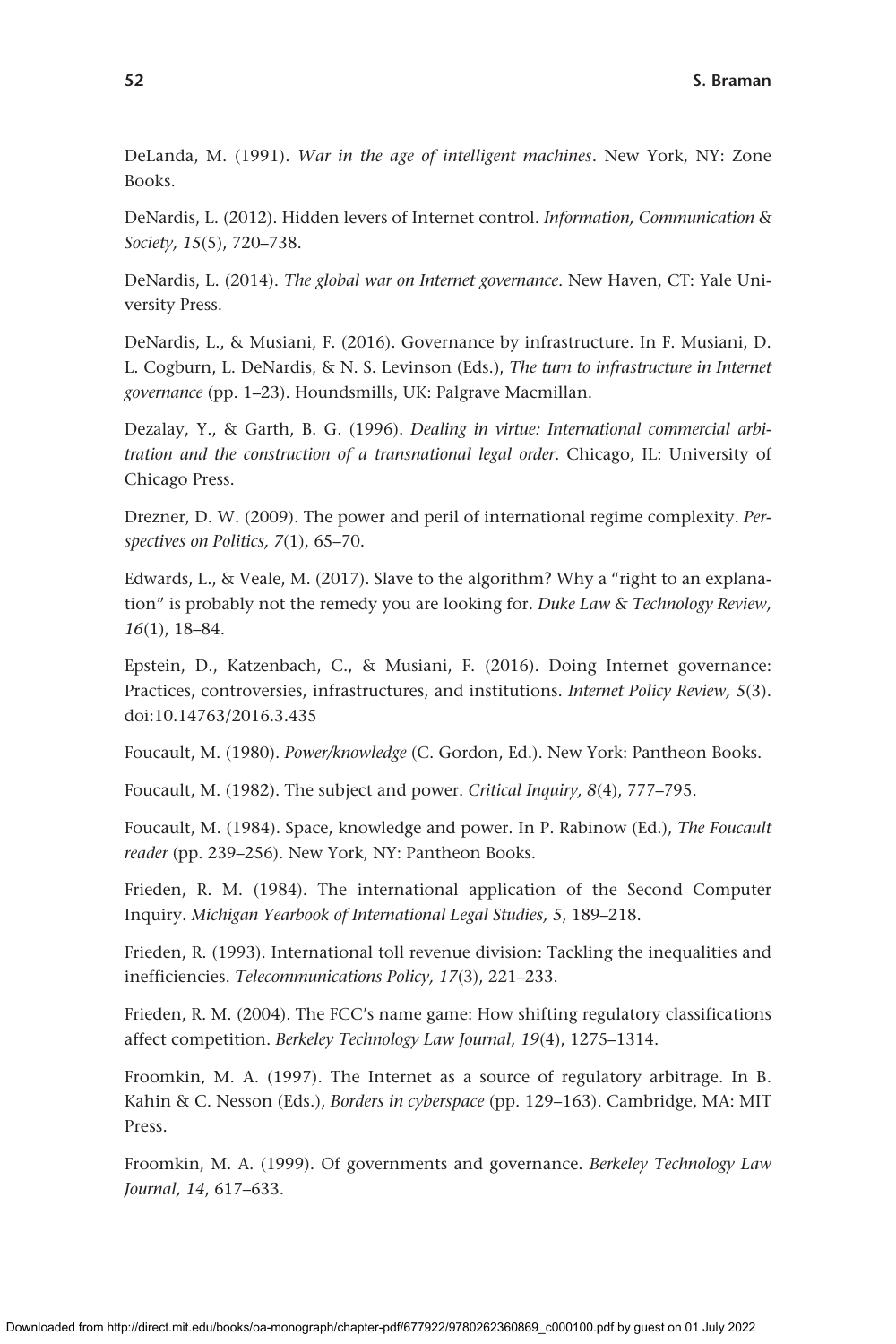Geertz, C. (1982). The way we think now: Toward an ethnography of modern thought. *Bulletin of the American Academy of Arts and Sciences, 35*(5), 24.

Giddens, A. (1984). *The constitution of society: Outline of the theory of structuration*. Berkeley: University of California Press.

Gurumurthy, A., & Chami, N. (2016). Internet governance as "ideology in practice"— India's "Free Basics" controversy. *Internet Policy Review, 5*(3). doi:10.14763.2016.3.431

Hauben, M., & Hauben, R. (1997). *Netizens: On the history and impact of Usenet and the Internet*. Los Alamitos, CA: IEEE Computer Society Press.

Held, D. (1989). *Political theory and the modern state*. Cambridge, UK: Polity Press.

Holbrook, J., & Reynolds, J. (Eds.). (1991). *Site security handbook*. RFC 1244. Retrieved from the Internet Engineering Task Force website:<https://tools.ietf.org/html/rfc1244>

Horwitz, R. B. (1989). *The irony of regulatory reform: The deregulation of American telecommunications*. Oxford, UK: Oxford University Press.

Jessop, B. (2004). Multi-level governance and multi-level metagovernance. In I. Bache & M. Finders (Eds.), *Multi-level governance* (pp. 49–74). Oxford, UK: Oxford University Press.

Jessop, B. (2011). Metagovernance. In M. Bevir (Ed.), *The Sage handbook of governance* (pp. 106–123). Thousand Oaks, CA: Sage.

Jessop, B. (2016). *The state: Past, present, and future*. Cambridge, MA: Polity Press.

Johnson, D., & Post, D. (1996). Law and borders: The rise of law in cyberspace. *Stanford Law Review, 48*(5), 1367–1402.

Kaye, D. (2019). *Speech police: The global struggle to govern the Internet*. New York, NY: Columbia Global Reports.

Kent, S., & Linn, J. (1989). *Privacy enhancement for Internet electronic mail: Part II— Certificate-based key management*. RFC 1114. Retrieved from the Internet Engineering Task Force website: <https://tools.ietf.org/html/rfc1114>

Krasner, S. D. (Ed.). (1983). *International regimes*. Ithaca, NY: Cornell University Press.

Kulesza, J. (2018). Balancing privacy and security in a multistakeholder environment: ICANN, WHOIS, and GDPR. *The Visio Journal, 3*, 48–58.

Law, J. (1992). Notes on the theory of the actor-network: Ordering, strategy, and heterogeneity. *Systems Practice, 5*(4), 379–393.

Liang, F., Das, V., Kostyuk, N., & Hussain, M. M. (2018). Constructing a data-driven society: China's social credit system as a state surveillance infrastructure. *Policy & Internet, 10*(4), 415–453.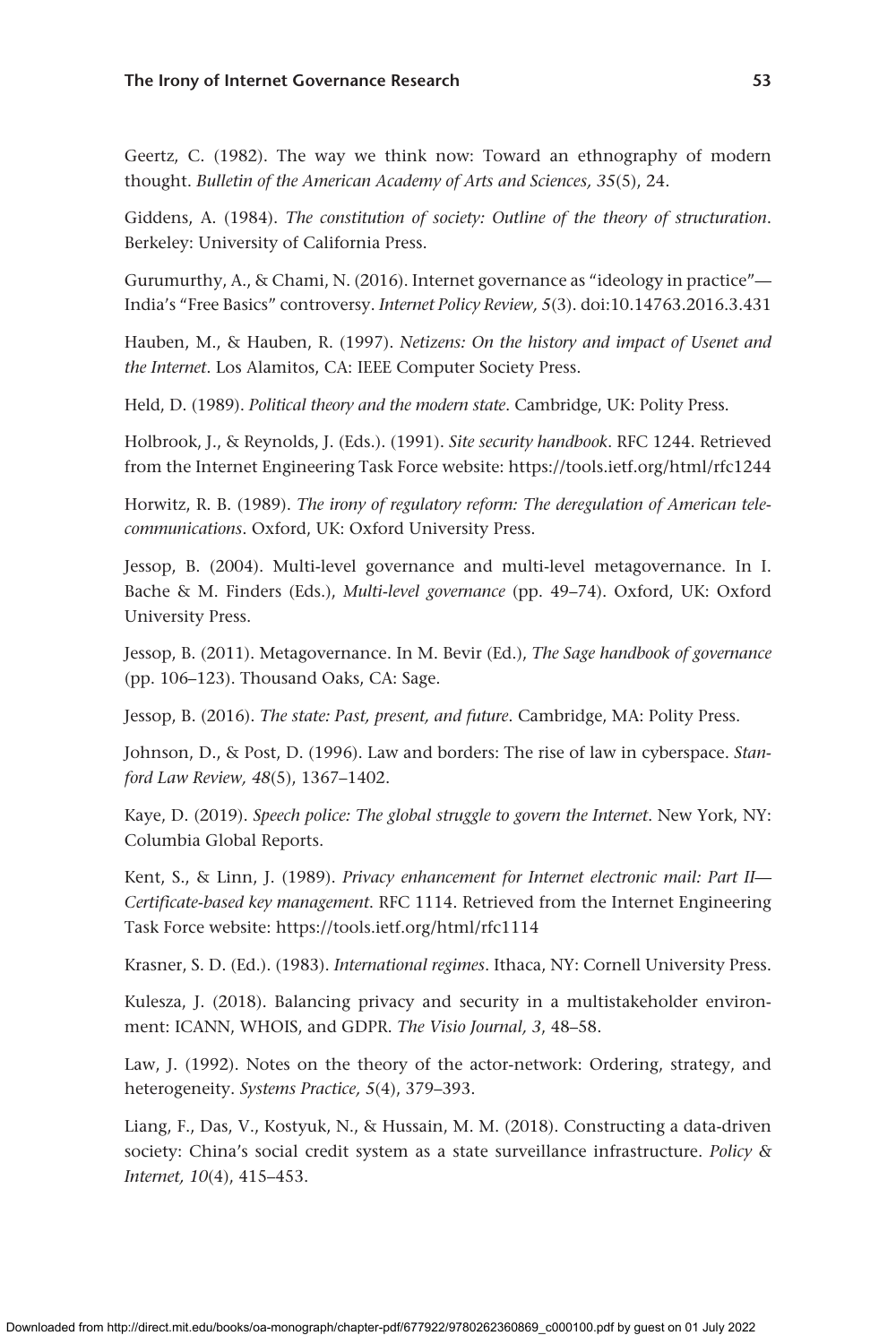Libra Association Members. (n.d.). *An introduction to Libra*. Libra White Paper. Retrieved from<https://libra.org/en-US/white-paper/>

Lindlof, T. R., & Taylor, B. (2018). *Qualitative communication research methods* (4th ed.). Thousand Oaks, CA: Sage Publications.

MacKinnon, R. (2012). *Consent of the networked: The worldwide struggle for Internet freedom*. New York, NY: Basic Books.

Martine, B. J. (1992). *Indeterminacy and intelligibility*. Albany: State University of New York Press.

Massumi, B. (2007). Potential politics and the primacy of preemption. *Theory & Event, 10*(2). doi:10.1353/tae.2007.0066

Mather, L. (2013). Law and society. In R. E. Goodin (Ed.), *The Oxford handbook of political science*. Oxford, UK: Oxford University Press. doi:10.1093/oxfordhb/97801 99604456.013.0015

Mathew, A. J. (2016). The myth of the decentralised Internet. *Internet Policy Review, 5*(3). doi:10.14763/2016.3.425

McKelvey, F. (2018). *Internet daemons: Digital communications possessed*. Minneapolis: University of Minnesota Press.

McLuhan, E., & McLuhan, M. (1992). *Laws of media: The new science*. Toronto, Canada: University of Toronto Press.

Merrill, K. (2016). Domains of control: Governance of and by the domain name system. In F. Musiani, D. L. Cogburn, L. DeNardis, & N. S. Levinson (Eds.), *The turn to infrastructure in Internet governance* (pp. 89–106). New York, NY: Palgrave Macmillan.

Meuleman, L. (2008). *Public management and the metagovernance of hierarchies, networks, and markets: The feasibility of designing and managing governance style combinations*. The Hague, Netherlands: Physica-Verlag.

Milan, S., & ten Oever, N. (2017). Coding and encoding rights in Internet infrastructure. *Internet Policy Review, 6*(1). doi:1.14763/2017.1442

The Moscow Times. (2019, February 12). Russia moves to grant government the power to shut down the Internet, explained. *The Moscow Times*. Retrieved from [https://www.themoscowtimes.com/2019/02/12/russia-moves-grant-government](https://www.themoscowtimes.com/2019/02/12/russia-moves-grant-government-power-shut-down-internet-explained-a64470) [-power-shut-down-internet-explained-a64470](https://www.themoscowtimes.com/2019/02/12/russia-moves-grant-government-power-shut-down-internet-explained-a64470)

Mueller, M. (2004). ICANN and INTELSAT: Global communication technologies and their incorporation into international regimes. In Sandra Braman (Ed.), *The emergent global information policy regime* (pp. 62–85). Houndsmills, UK: Palgrave Macmillan.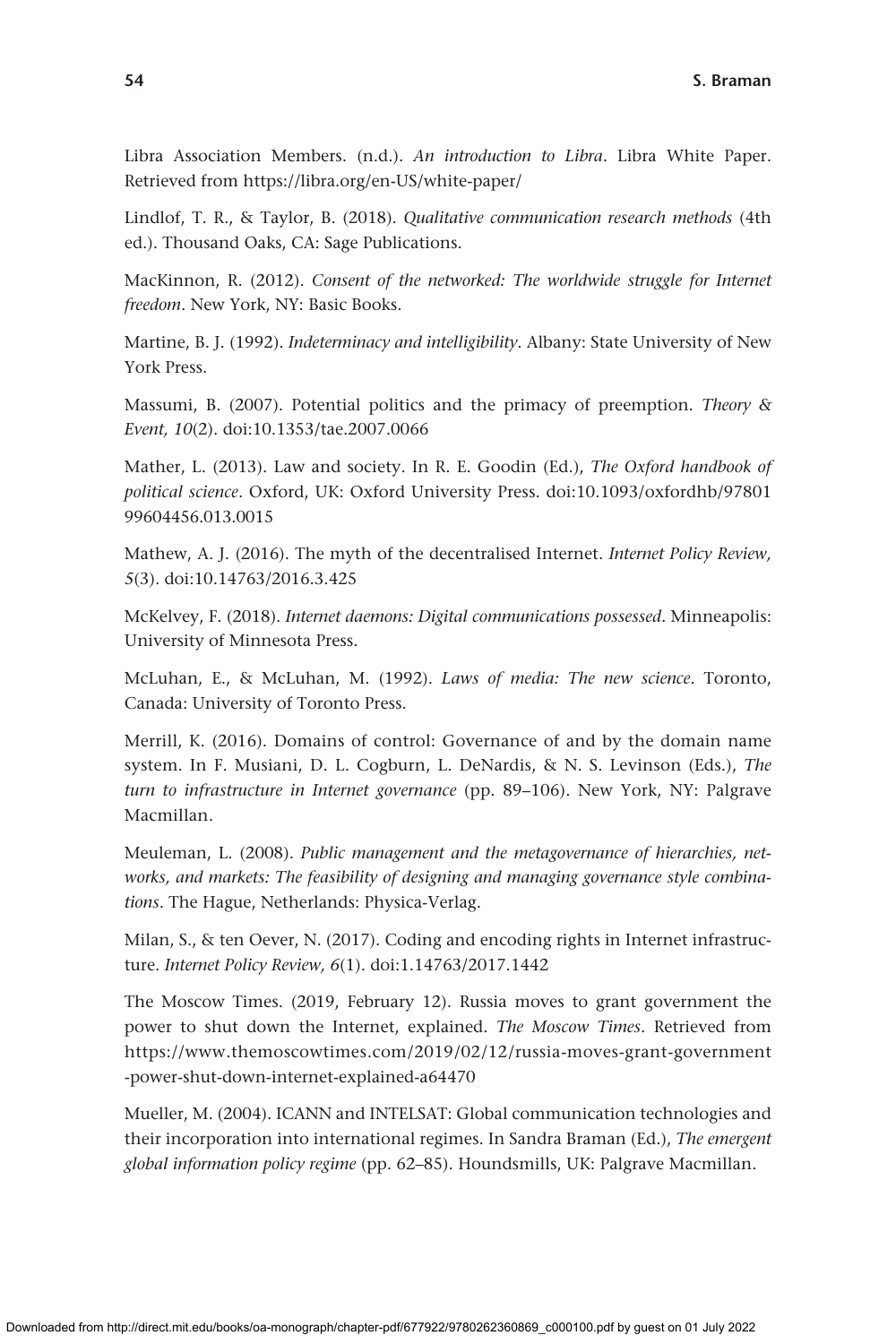Musiani, F. (2015). Practice, plurality, performativity, and plumbing: Internet governance research meets science and technology studies. *Science, Technology, & Human Values, 40*(2), 272–286.

Musiani, F. (2016). Alternative technologies as alternative institutions: The case of the domain name system. In F. Musiani, D. L. Cogburn, L. DeNardis, & N. S. Levinson (Eds.), *The turn to infrastructure in Internet governance* (pp. 73–87). New York, NY: Palgrave Macmillan.

NORSAR. (n.d.). NORSAR and the Internet. Retrieved May 22, 2010, from [http://](http://www.norsar.no/pc-5-30-NORSAR-and-the-Internet.aspx) [www.norsar.no/pc-5-30-NORSAR-and-the-Internet.aspx](http://www.norsar.no/pc-5-30-NORSAR-and-the-Internet.aspx)

North American Directory Forum, The. (1991). *A naming scheme for c*=*US*. RFC 1218. Retrieved from the Internet Engineering Task Force website: [https://tools.ietf.org](https://tools.ietf.org/html/rfc1218) [/html/rfc1218](https://tools.ietf.org/html/rfc1218)

Nur, A. Y., & Tozal, M. E. (2018). Identifying critical autonomous systems in the Internet. *The Journal of Supercomputing, 74*(10), 4965–4985.

Nye, J. S. (2014). *The regime complex for managing global cyber activities*. Global Commission on Internet Governance Paper Series (Paper no. 1). Centre for International Governance Innovation/Chatham House. Retrieved from [https://www.cigionline](https://www.cigionline.org/sites/default/files/gcig_paper_no1.pdf) [.org/sites/default/files/gcig\\_paper\\_no1.pdf](https://www.cigionline.org/sites/default/files/gcig_paper_no1.pdf)

OECD. (2018). *OECD science, technology and innovation outlook 2018: Adapting to technological and societal disruption*. Paris, France: Author.

Owen, K. (1982). *Data communications: IFIP's international "network" of experts*. RFC 828. Retrieved from the Internet Engineering Task Force website: [https://tools.ietf](https://tools.ietf.org/html/rfc828) [.org/html/rfc828](https://tools.ietf.org/html/rfc828)

Petersen, J. (2015). Is code speech? Law and the expressivity of machinic language. *New Media & Society, 17*(3), 415–431.

Pool, I. de Sola. (1983). *Technologies of freedom*. Cambridge, MA: Belknap Press.

Rajnish, P., Ranjan, B. S., Mridula, P., Shrutilka, B., Neha, A., & Divya, S. (2017). Role of Internet governance in achievement of Sustainable Development Goals. *International Journal of Research in Social Sciences, 7*(9), 574–577.

Raymond, M., & DeNardis, L. (2015). Multistakeholderism: Anatomy of an inchoate global institution. *International Theory, 7*(3), 571–616.

Reidenberg, J. (2005). Technology and Internet jurisdiction. *University of Pennsylvania Law Review, 153*, 1951–1974.

Reynolds, J. (1989). *The helminthiasis of the Internet*. RFC 1135. Retrieved from the Internet Engineering Task Force website:<https://tools.ietf.org/html/rfc1135>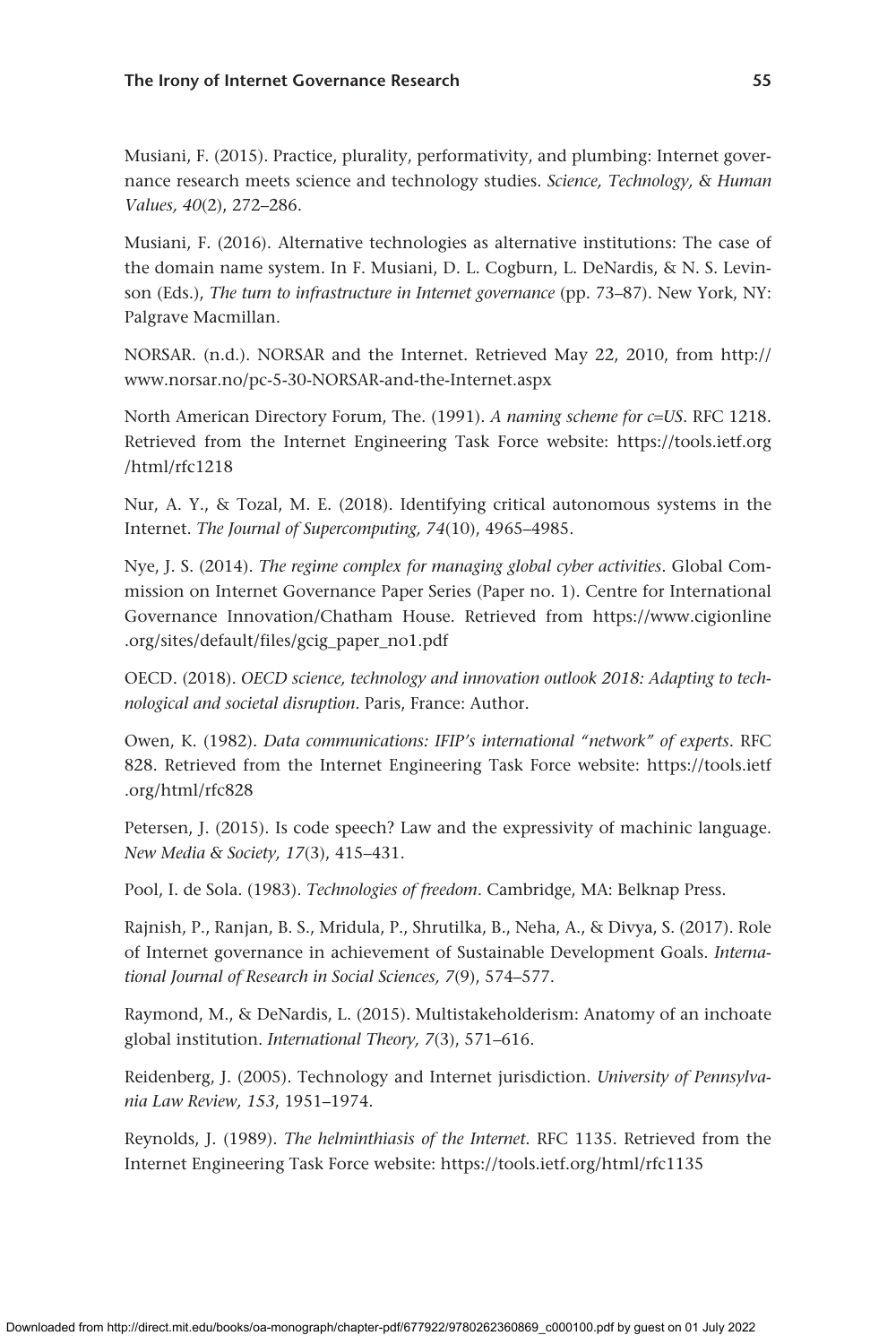Russell, A. L. (2017). Hagiography, revisionism & blasphemy in Internet histories. *Internet Histories, 1*(1–2), 15–25.

Rutkowski, A. (2011). Public international law of the international telecommunication instruments: Cyber security treaty provisions since 1850. *Info, 13*(1), 13–31.

Schmitt, M. N. (Ed.). (2013). *Tallinn manual*. Cambridge, UK: Cambridge University Press.

Schmitt, M. N. (Ed.). (2017). *Tallinn manual 2.0*. Cambridge, UK: Cambridge University Press.

Solaiman, S. M. (2017). Legal personality of robots, corporations, idols and chimpanzees: A quest for legitimacy. *Artificial Intelligence and Law, 25*(2), 155–179.

Solum, L. B. (1991). Legal personhood for artificial intelligences. *North Carolina Law Review, 70*, 1231.

Star, S. L., & Ruhleder, K. (1996). Steps toward an ecology of infrastructure: Design and access for large information spaces. *Information Systems Research, 7*(1), 111–134.

Stone, C. D. (1974). *Should trees have standing?* Palo Alto, CA: William Kaufmann.

Suskind, R. (2004, October 17). Faith, certainty and the presidency of George W. Bush. *The New York Times Magazine*. Retrieved from [www.nytimes.com/2004/10/17](http://www.nytimes.com/2004/10/17/magazine/17BUSH.html) [/magazine/17BUSH.html](http://www.nytimes.com/2004/10/17/magazine/17BUSH.html)

Tass. (2019, May 1). Putin signs law on reliable Russian Internet. *Tass*. Retrieved from<http://tass.com/politics/1056750>

ten Oever, N. (2019). Productive contestation, civil society, and global governance: Human rights as a boundary object in ICANN. *Policy & Internet, 11*(1), 37–60.

Teubner, G. (2006). Rights of non-humans? Electronic agents and animals as new actors in politics and law. *Journal of Law and Society, 33*(4), 497–521.

Theall, D. F. (1999). *James Joyce's techno-poetics*. Toronto, Ontario: University of Toronto Press.

Tozal, M. E. (2016). The Internet: A system of interconnected autonomous systems. In *2016 Annual IEEE Systems Conference (SysCon)* (pp. 1–8). IEEE.

Tribe, L. H. (1985). Constitutional calculus: Equal justice or economic efficiency? *Harvard Law Review, 98*(3), 592–621.

Vargas-Leon, P. (2016). Tracking Internet shutdown practices: Democracies and hybrid regimes. In F. Musiani, D. L. Cogburn, L. DeNardis, & N. S. Levinson (Eds.), *The turn to infrastructure in Internet governance* (pp. 167–188). Houndsmills, UK: Palgrave Macmillan.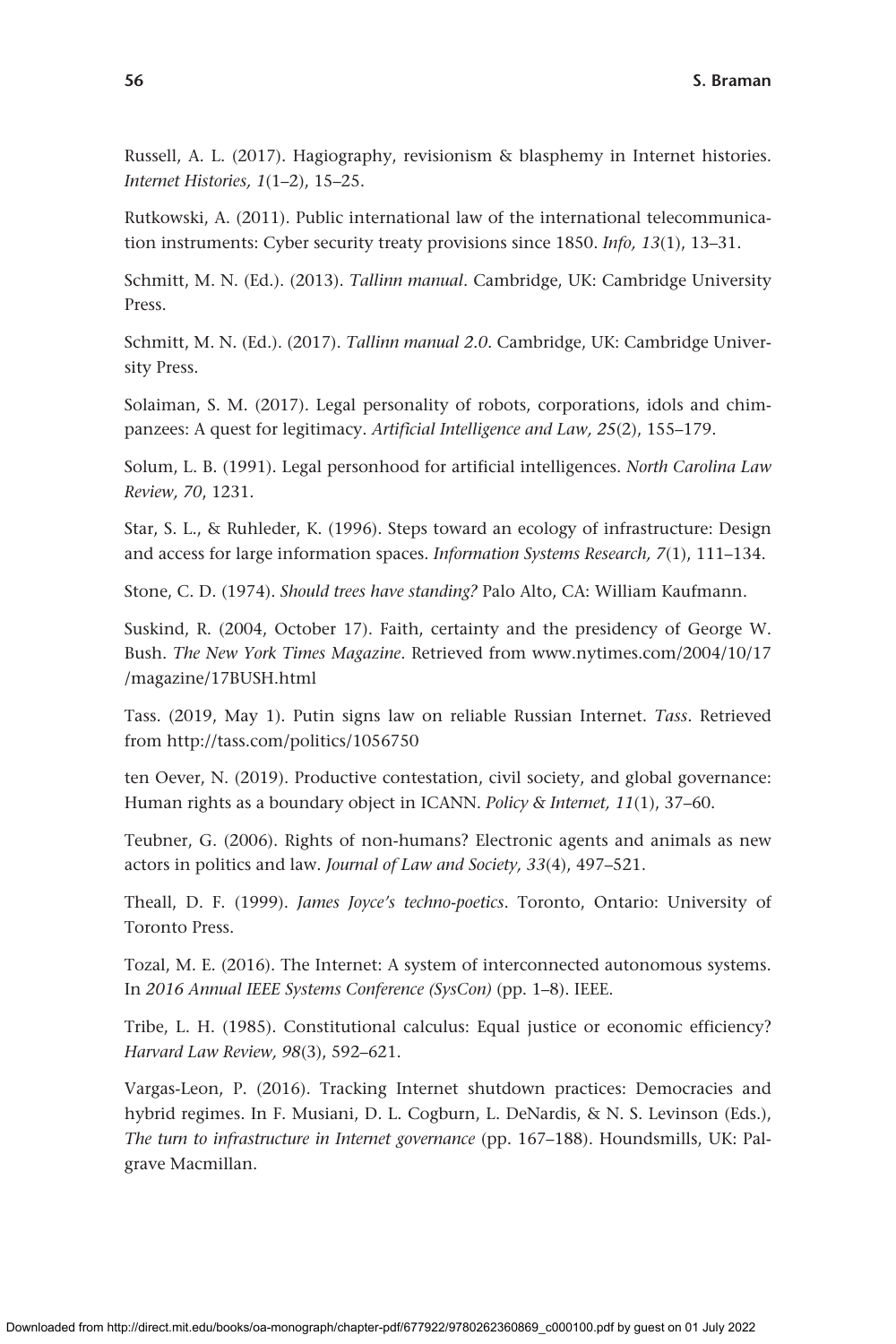Vempaty, A., Varshney, L. R., Koop, G. J., Criss, A. H., & Varshney, P. K. (2018). Experiments and models for decision fusion by humans in inference networks. *IEEE Transactions on Signal Processing, 66*(11), 2960–2971.

Werbach, K. (2018). *The blockchain and the new architecture of trust*. Cambridge, MA: MIT Press.

Wolff, J. (2018). *You'll see this message when it is too late: The legal and economic aftermath of cybersecurity breaches*. Cambridge, MA: MIT Press.

Yacobi-Keller, U., Savin, E., Fabian, B., & Ermakova, T. (2018). Towards geographical analysis of the autonomous system network. *International Journal of Networking and Virtual Organizations, 21*(3), 379–397.

Zajácz, R. (2017). Silk Road: The market beyond the reach of the state, *The Information Society, 33*(1), 1–12.

Zajácz, R. (2019). *Reluctant power: Networks, corporations, and the struggle for global governance in the early 20th century*. Cambridge, MA: MIT Press.

Zittrain, J. L. (2005). *Jurisdiction*. St. Paul, MN: Foundation Press.